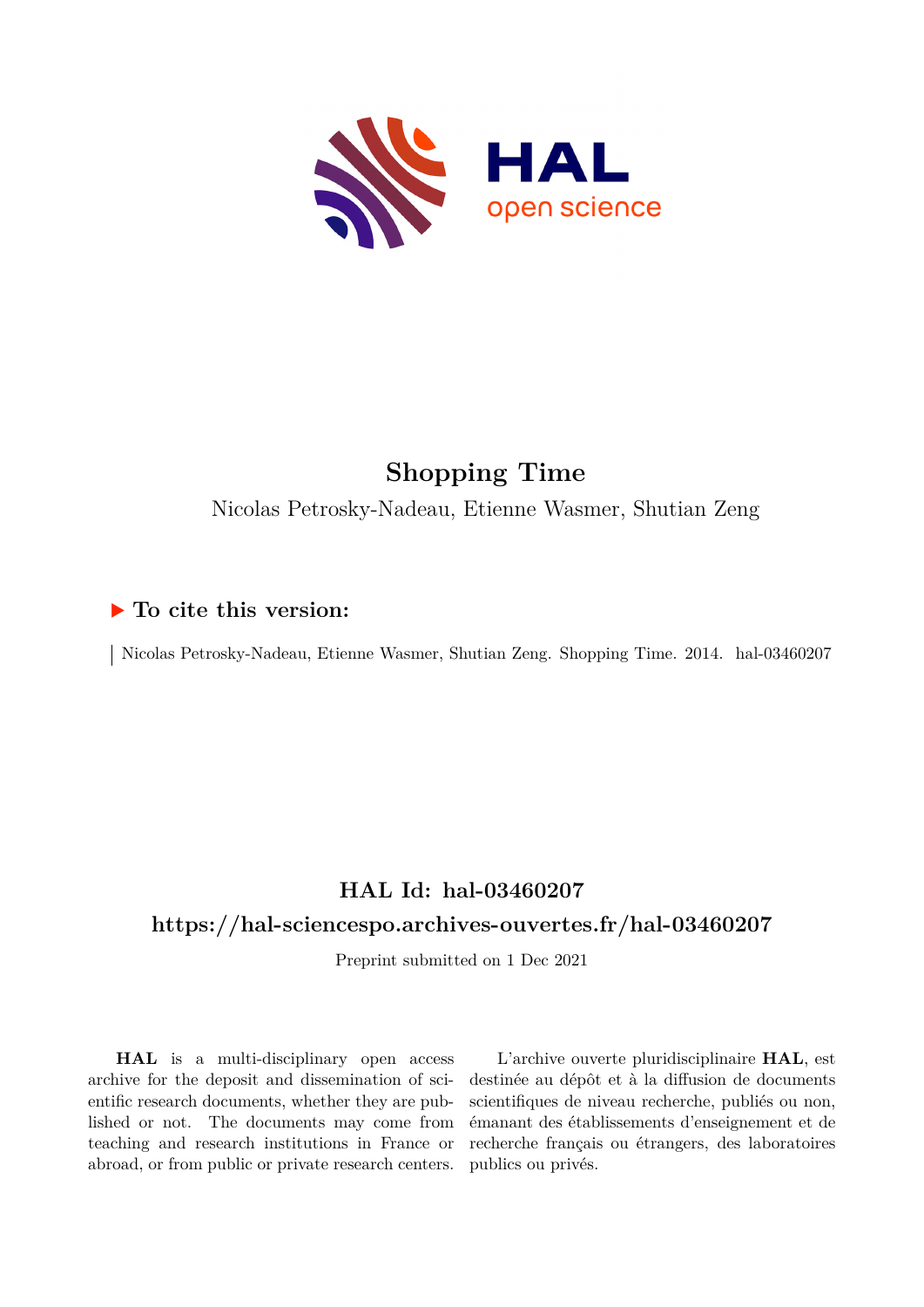

# SciencesPo. Department of Economics

*Discussion paper 201414*

# **Shopping Time**

**Nicolas Petrosky-Nadeau Etienne Wasmer Shutian Zeng** 

*Sciences Po Economics Discussion Papers*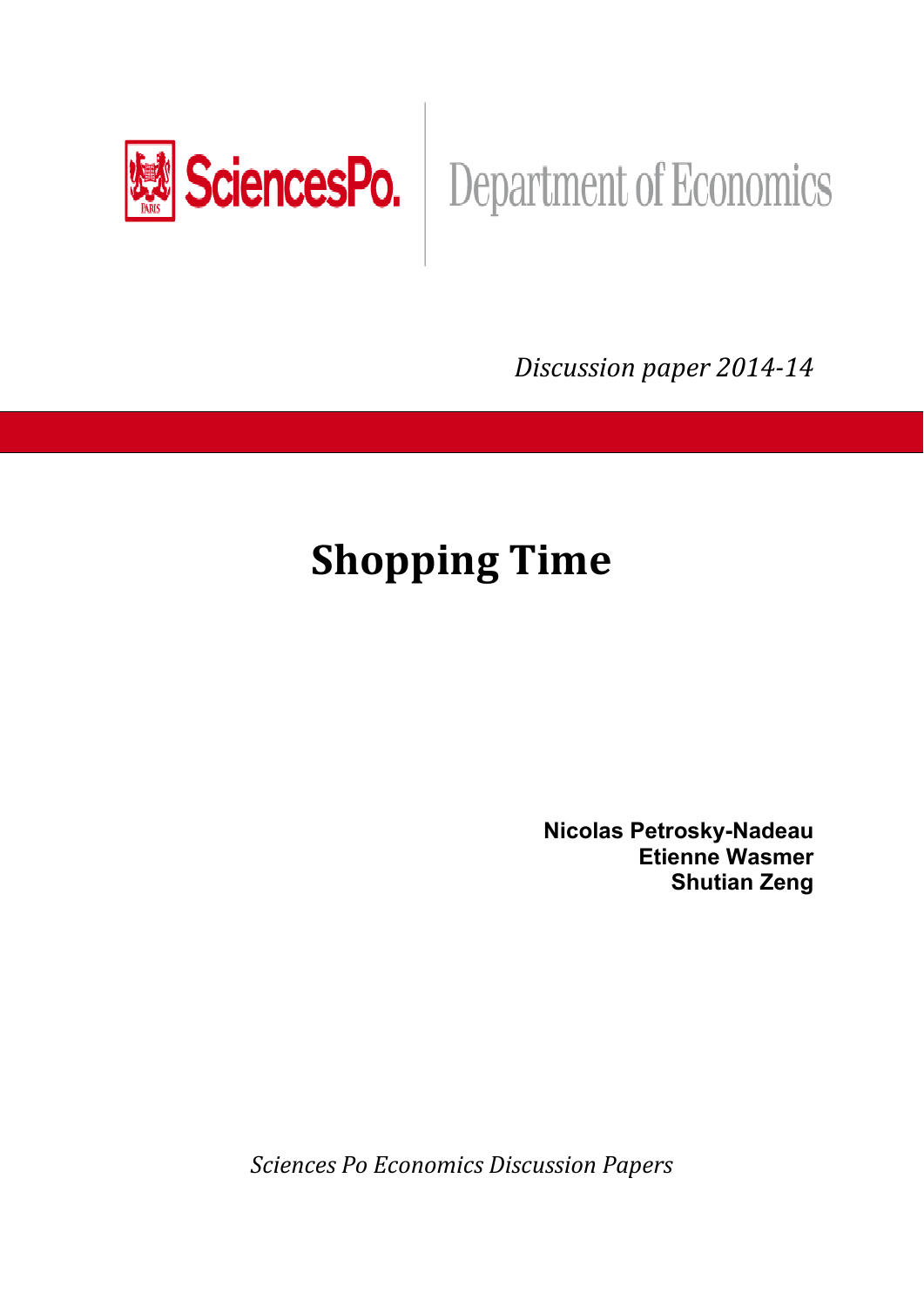# Shopping Time

Nicolas Petrosky-Nadeau<sup>∗</sup> FRB of San Francisco and Carnegie Mellon University Etienne Wasmer† Sciences Po and CEPR

Shutian Zeng‡ Carnegie Mellon University

September 2014§

#### Abstract

The renewal of interest in macroeconomic theories of search frictions in the goods market requires a deeper understanding of the cyclical properties of the intensive margins in this market. We review the theoretical mechanisms that promote either procyclical or countercyclical movements in time spent searching for consumer goods and services, and then use the American Time Use Survey to measure shopping time through the Great Recession. Average time spent searching declined in the aggregate over the period 2008-2010 compared to 2005-2007, and the decline was largest for the unemployed who went from spending more to less time searching for goods than the employed. Cross-state regressions point towards a procyclicality of consumer search in the goods market. At the individual level, time allocated to different shopping activities is increasing in individual and household income. Overall, this body of evidence supports procyclical consumer search effort in the goods market and a conclusion that price comparisons cannot be a driver of business cycles.

JEL Classification: D12, E32, J22

Keywords: Goods market search, time allocation, American Time Use Survey, business cycles.

<sup>∗</sup>FRB San Francisco, 101 Market Street, San Francisco CA 94105; e-mail: Nicolas.Petrosky-Nadeau@sf.frb.org

<sup>†</sup>Sciences Po, Paris, Departement d'Economie, 28 Rue des Saint-Pres, 75007 Paris, France; e-mail: etienne.wasmer@sciences-po.fr.

<sup>‡</sup>Tepper School of Business, Carnegie Mellon University, 5000 Forbes Avenue, Pittsburgh PA 15213; e-mail: szeng@andrew.cmu.edu.

<sup>§</sup>Petrosky-Nadeau thanks Stanford's Hoover Institution where part of this research was conducted for its support. Etienne Wasmer acknowledges support from ANR-11-LABX-0091 (LIEPP), ANR-11-IDEX-0005-02 and ANR 2010 BLANC 1819 01 (EvalPolPub). These views are those of the authors and do not necessarily reflect the views of the Federal Reserve System. The authors thank Bob Hall and Elisa Guglielminetti for comments and discussions. All remaining errors are our own.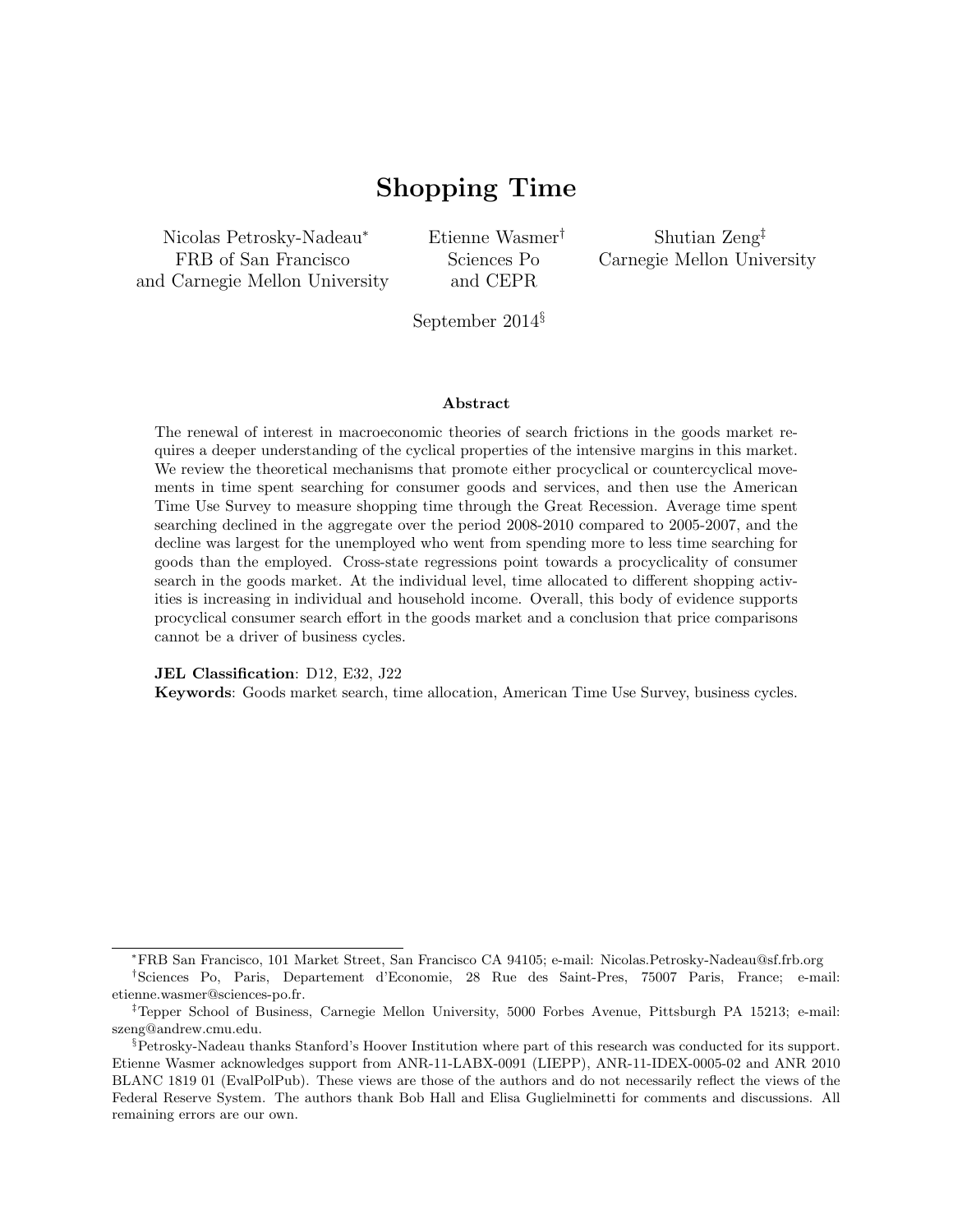#### 1 Introduction

The early search and matching literature considered the market for goods and services as the prototypical setting in which buyers and sellers are engaged in a costly and time consuming process to find and establish trading relationships (Diamond, 1982). Firms exert effort and resources advertising their products and maintaining their customer relationships. Consumers spend time selecting and waiting to obtain goods and services, adding and removing items from their consumption basket.<sup>1</sup> Departures from market clearing assumptions introduce a range of possible price determination mechanisms that have important implications for equilibrium allocations in the long run and over the business cycle.

A recent body of research modeling a search frictional goods market with a particular focus on business cycle dynamics agrees on the cyclicality of prices, but not on the cyclicality of effort by consumers searching in the goods market in the aggregate. In Petrosky-Nadeau and Wasmer (2011), Bai et al. (2011), and Gourio and Rudanko (2013), endogenous consumer search effort is procyclical. It increases with income. In Kaplan and Menzio (2013), consumer search effort is exogenous and fixed over time but, by fixing the effort of the unemployed above that of the employed, as the former are assumed to search harder to find better prices, aggregate time shopping appears to be countercyclical. In this paper we first clarify the various interactions between income, shopping time, and working time, and review the theoretical ingredients needed to support the alternative patterns of covariations with the cycle. We then use the detailed daily time use diaries of the American Time Use Survey (ATUS) conducted by the Bureau of Labor Statistics (BLS) to measure the cyclicality of consumer search in the goods market.

From a theoretical perspective, under standard assumptions on utility and cost functions of shopping effort, shopping time depends positively on the surplus from consumption. The consumption surplus itself depends on income. Consumers therefore spend more time and effort to consume following a rise in income. Prices, when they are bargained, respond positively to income and attenuate the procyclicality result. When quantities can adjust, they respond positively to income and thus further raise the consumption surplus. This leads to more procyclicality under price bargaining, but the cyclicality of shopping time disappears under competitive pricing. There

 $1<sup>1</sup>$ On the procyclicality of advertising and customer relationship building expenditures, along with their implications for product market frictions, see Hall (2012) and Gourio and Rudanko (2013). For a flow approach to a typical household's consumption basket, see Broda and Weinstein (2010) for empirical evidence and Petrosky-Nadeau and Wasmer (2011), Bai et al. (2011), and Michaillat and Saez (2014) for a modeling approach. den Haan (2013) consider the role of product market imperfections for the business cycle of inventories.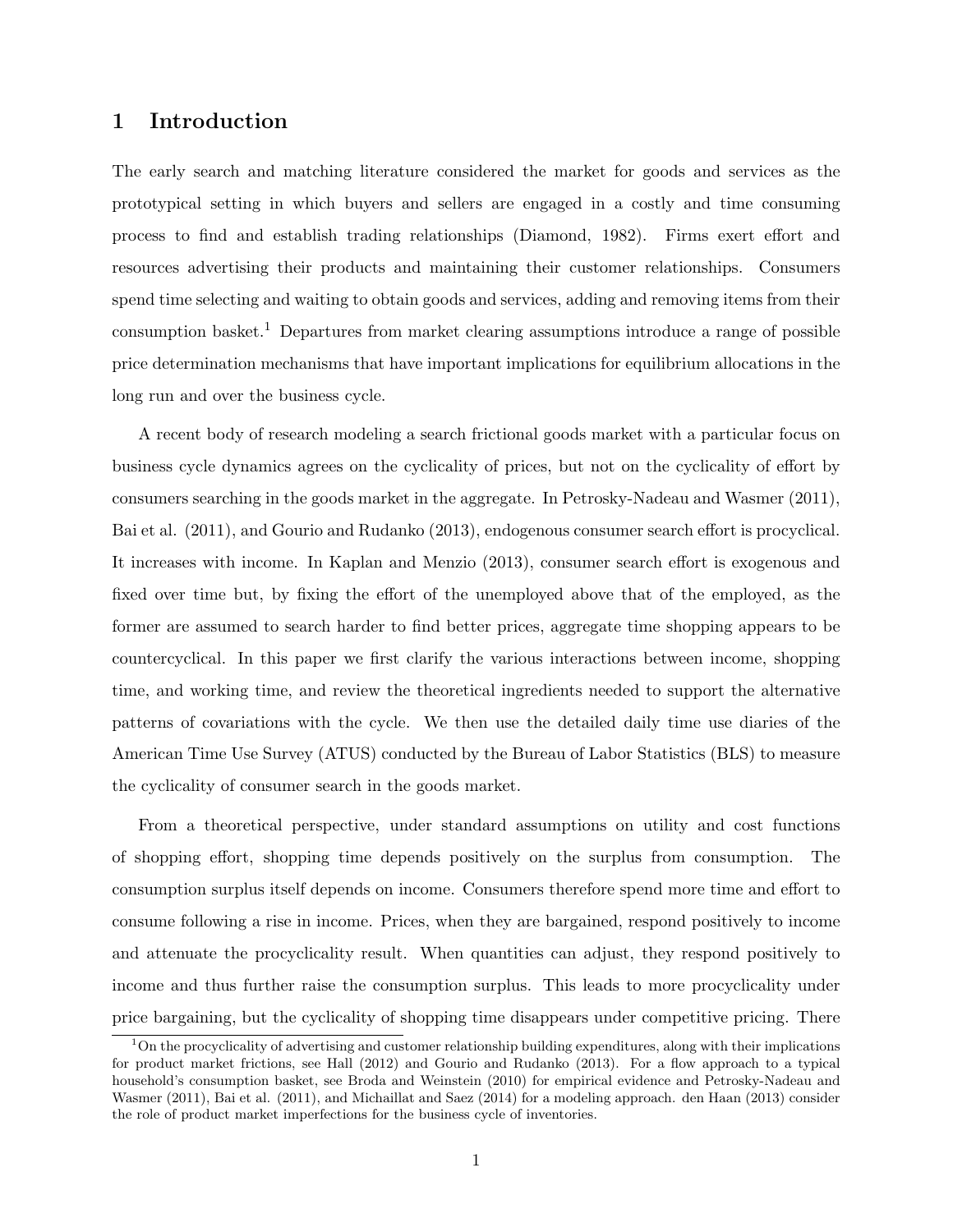are also forces going in the opposite direction. In the face of price dispersion and a reservation search strategy for consumers, an increase in income is associated with a higher reservation price less search effort for goods. Similarly, when working time can be chosen freely, shopping effort and working time covary negatively. Hence, a rise in the hourly wage - due for instance to a productivity innovation generating the business cycle - raises hours if the substitution effect dominates the income effect. This leads to less shopping time.

We then investigate the relations in the data. We obtain three main results. First, we find that aggregate search by consumers in the goods market declined with the onset of the Great Recession. This is true for all labor market statuses, employed, unemployed, and nonparticipants. However, we find that the time allocation to finding and acquiring goods and services declined most for the unemployed. Prior to December 2007 the unemployed, and non-participants, spent more time searching in the goods market than the employed. With the onset of the Great Recession the unemployed drastically reduced their time searching for goods and services, spending less time on this activity than the employed by 2012.

Second, there is a positive relation between cross-state variations in GDP per capita and our different measures of search effort in the goods markets. States with the largest declines in GDP per capita tended to have the largest declines in time spent shopping for goods and services. In Michigan, for instance, there was 21% decline in time spent in this shopping category and a 10% decline in GDP per capita. Oklahoma, with a very different experience over the period in question, experienced a 2% increase in GDP per capita and a 20% increase in shopping time.

Third, we find that search effort in the goods market is increasing in individual income and household income. This result is robust to controlling for state of residence and various demographic characteristics such as age, gender, education, and marital status. The one exception is time spent shopping for groceries, gas, and food, which is unrelated to either income variable. Overall, we don't find much evidence in favor of a negative correlation between income and shopping time.

The time use category most tightly associated with the activity of comparison shopping in the ATUS reveals very little time allocated to this activity. Individuals spend on average 4 seconds per day (25 minutes per year) comparing prices and products. Moreover, nonparticipants and the employed spent more time than the unemployed in this activity. This may indicate that most of the effort made by consumers in the goods market is unrelated to uncovering better prices, although it also suggests that it is difficult to properly measure this activity using the ATUS. Overall, this body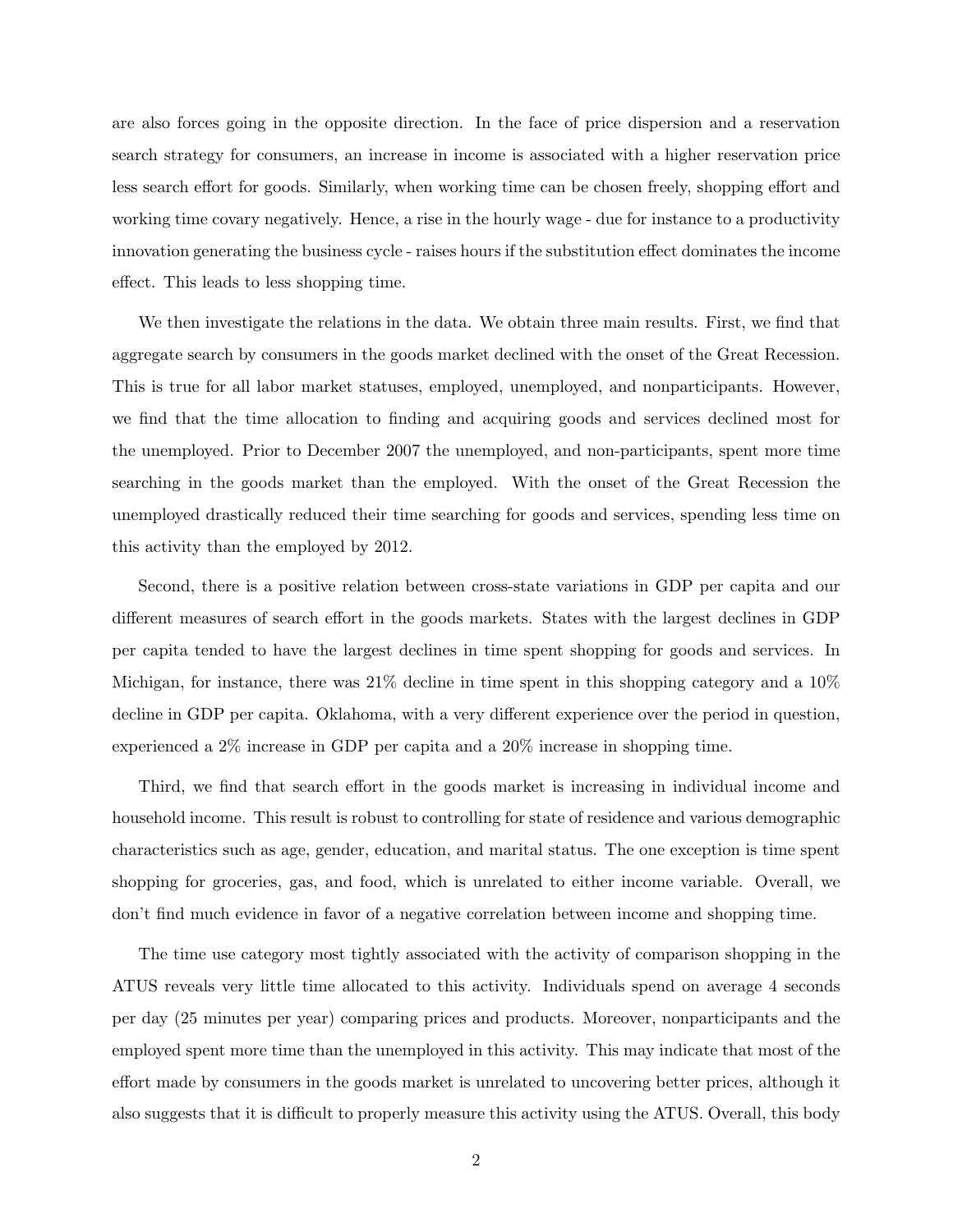of evidence supports a conclusion that price comparisons cannot be a driver of business cycles.

We also confirm a negative correlation between working hours and shopping time found in Aguiar et al. (2013). The opposite finding would have been surprising. The time budget constraint is less tight in a recession. Households have more time to allocate to various non-work activities. However, this does not imply that forces pushing towards a countercyclicality of shopping time dominate over the business cycles, for the reasons indicated above. Our conclusion is that models where the consumption surplus and search effort in the goods market are procyclical are more relevant for discussing business cycles.

Section 2 reviews the various mechanisms at play between income, shopping time, prices, and working time and classifies them into procyclical forces and countercyclical forces. Section 3 describes the ATUS and the time use categories we employ in this study. Section 4 describes aggregate trends in shopping time over the sample period 2003-2012 and according to labor force status. Section 5 then measures the business cycle and income elasticity of time spent searching for goods and services, and discusses some robustness issues. Section 6 discusses the individual regression of shopping time and income. Section 7 concludes.

# 2 Cyclical forces: surplus from consumption, price bargaining, and price dispersion

Consumers may exert more or less effort in locating products in the goods market. This effort is driven mostly by two different incentives. First, it may be used to match faster with a good and thereby enjoy the associated consumption surplus more quickly. Alternatively, it may be used to locate the best price in the presence of price dispersion across sellers. The two motives may be at play simultaneously. Further, an individual consumer's probability of finding a product in the goods market will depend, in general, on individual effort relative to the effort by other consumers, as well as the amount of consumers and sellers out there in the market.

The purpose of this section is to identify the mechanisms that lead to either procyclical or countercyclical effort over the business cycle. To start with some specific notation, let  $e_c$  denote the level of individual consumer search effort, in contrast to the aggregate search effort by other consumers in the goods market that we denote  $\bar{e}_c$ . At the individual level, the probability of finding a particular good is given by  $(e_c/\bar{e}_c)$  $\lambda$ , where  $\lambda$  is an aggregate contact rate with a product in the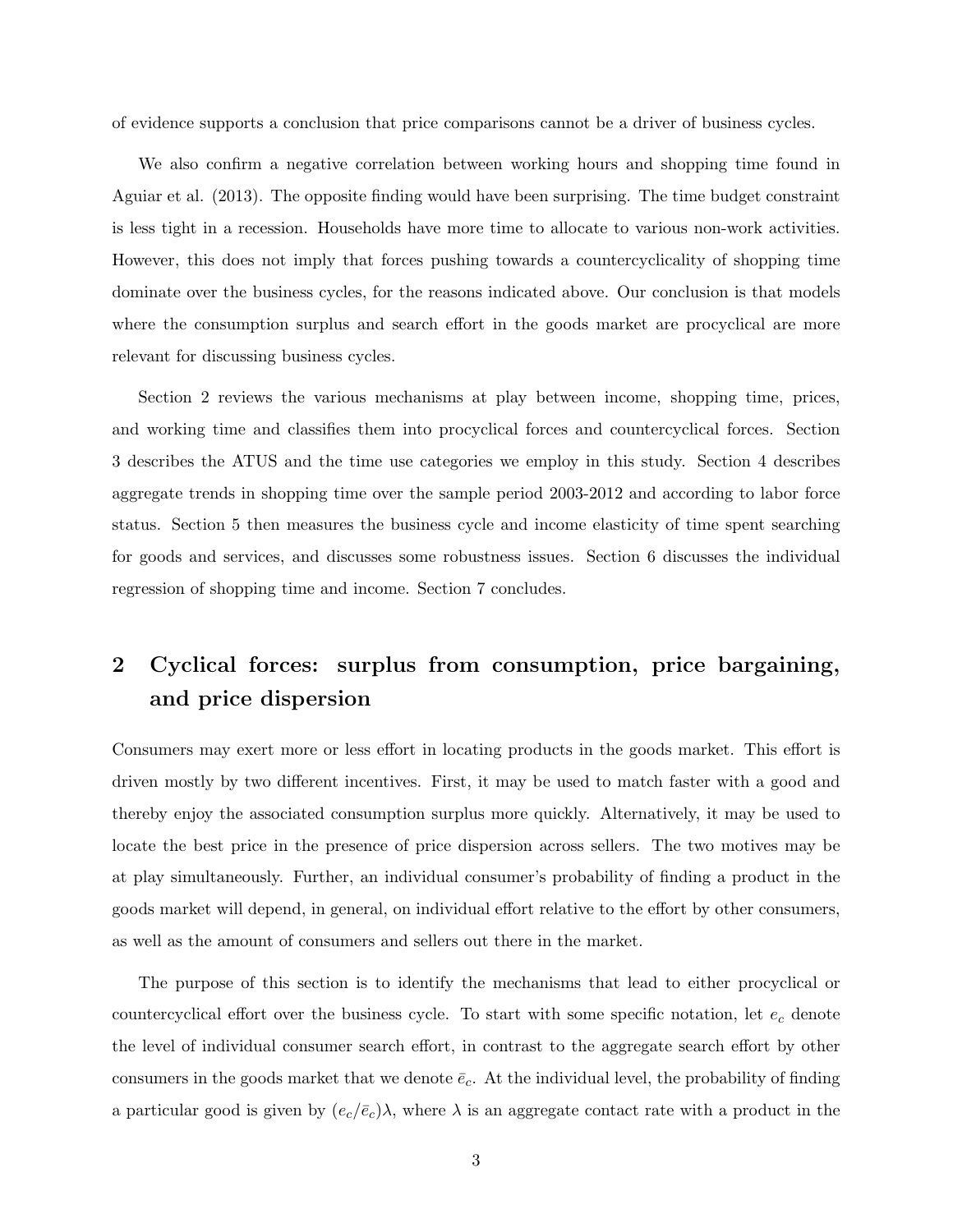goods market. This rate depends on the aggregate amount of consumers and sellers in the market. If the aggregate amounts of consumers and sellers in the goods market are denoted by, respectively, C and S, the matching literature typically postulates an increasing aggregate matching function  $M(\bar{e}_cC, S)$  that governs the number of matches per unit of time. As such, the aggregate rate of matching for consumers is given by  $\lambda = M(\bar{e}_c C, S)/C^2$ .

Assume that the consumer preferences are summarized by an increasing and concave utility function  $v(x, y)$  associating two goods: a search good denoted by x, and all other goods acquired on frictionless markets, y.

Once in a match with a seller, a consumer spends  $px$  out of disposable income  $\omega$  to consume the search good. The remaining income is spent on the consumption of other goods. We use the following compact notation:  $v(1) = v(x, \omega - px)$  denotes the utility from consuming the search good, and  $v(\mathbf{0}) = v(0, \omega)$  denotes the utility from consuming the only the other goods.  $\Delta v \equiv v(\mathbf{1}) - v(\mathbf{0})$ denotes their difference.<sup>3</sup> Hence, the value of the consumer's surplus is given as:

$$
\Omega_c = v(x, \omega - px) - v(0, \omega) = v(1) - v(0) = \Delta v \tag{2}
$$

The properties of  $\Delta v$  and its derivatives with respect to y and x will be very important for what follows. In particular, we will assume marginal decreasing utility in both goods ( $v_{yy}$  < 0 and  $v_{xx}$  < 0). Under separability between the two types of goods, this leads in particular to

$$
\Delta v_y \equiv (v_y(1) - v_y(0)) > 0 \tag{3}
$$

A marginal unit of consumption of good 0 has a greater value when the agent diverts part of its income to also consume the search good. The same is true under nonseparability when the degree of substituability between the two goods is not strong enough. Appendix A.2 derives this more general case.

Consumers incur a cost to search effort in the goods market described by the increasing and convex function  $\sigma(e_c)$ , with elasticity  $\eta_c > 1$ . Given this environment, the generic optimality

$$
d\Delta v = (v_y(x, \omega - px) - v_y(0, \omega)) d\omega - xv_y(x, \omega - px) dp = (v_y(1) - v_y(0)) d\omega - xv_y(1) dp
$$
  
=  $\Delta v_y d\omega - xv_y(1) dp$  (1)

<sup>2</sup>Appendix A.1 explores a more general specification of individual consumption match probability where individual and aggregate efforts are complementary, allowing for different consumption effort externalities.

<sup>&</sup>lt;sup>3</sup>We also denote by a subscript x or y the first-order derivative of any function of x and y. For instance, the full differentiation of the consumption surplus with respect to a change in income  $\omega$  and price p is given by: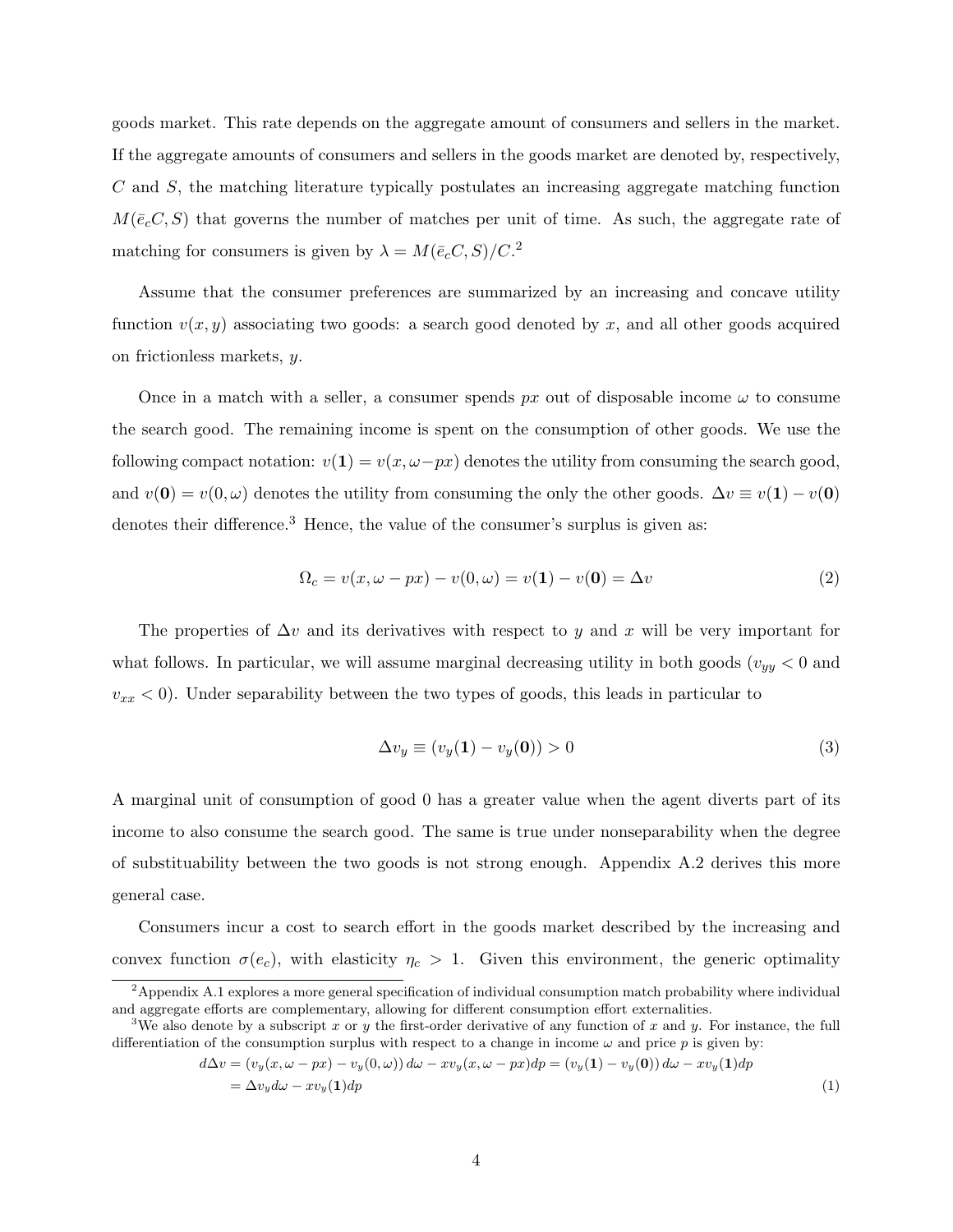condition for consumer search effort states that effort is increasing in the expected surplus from finding a good in the product market:

$$
\sigma'(e_c) = \frac{\lambda}{\bar{e}_c} \Omega_c \tag{4}
$$

On the other side of the market, a seller has a cost of providing the search good  $\kappa(x)$ , with  $\kappa_x, \kappa_{xx} > 0$ . The seller's surplus to the match is

$$
\Omega_f = px - \kappa(x) \tag{5}
$$

#### 2.1 Surplus sharing with a fixed supply of the search good  $x$

Assume for the moment that the supply of the search good is fixed at some level. We explore two alternative pricing rules.

#### Price setting - simple sharing rule:

The simplest price setting mechanism is a price that equalizes the surplus to the consumer and the firm, i.e., such that  $\Omega_c = \Omega_f$ . This results in a simple price rule:

$$
xp = \Delta v + \kappa(x) \tag{6}
$$

A positive, procyclical, shock to income  $d\omega$ , keeping the cost  $\kappa$  constant, leads to:

$$
x\frac{dp}{d\omega} = \frac{\Delta v_y}{1 + v_y(1)} > 0\tag{7}
$$

The assumption that utility is increasing, concave and separable in  $x$  and  $y$ , implies that the price varies positively with income.<sup>4</sup>

The cyclicality of the consumer and firm match surpluses follows easily from their definitions in equations  $(2)$  and  $(5)$ . We have under the inequality  $(3)$ :

$$
\frac{d\Omega_f}{d\omega} = x\frac{dp}{d\omega} > 0
$$
\n
$$
\frac{d\Omega_c}{d\omega} = \Delta v_y - xv_y(1)\frac{dp}{d\omega} = \frac{\Delta v_y}{1 + v_y(1)} > 0
$$

<sup>&</sup>lt;sup>4</sup>See Appendix A.2 for a more general case where the inequality holds under imperfect substitutability between  $y$ and x. See also Petrosky-Nadeau and Wasmer (2014) for an application of this property to fiscal shocks in a frictional goods market.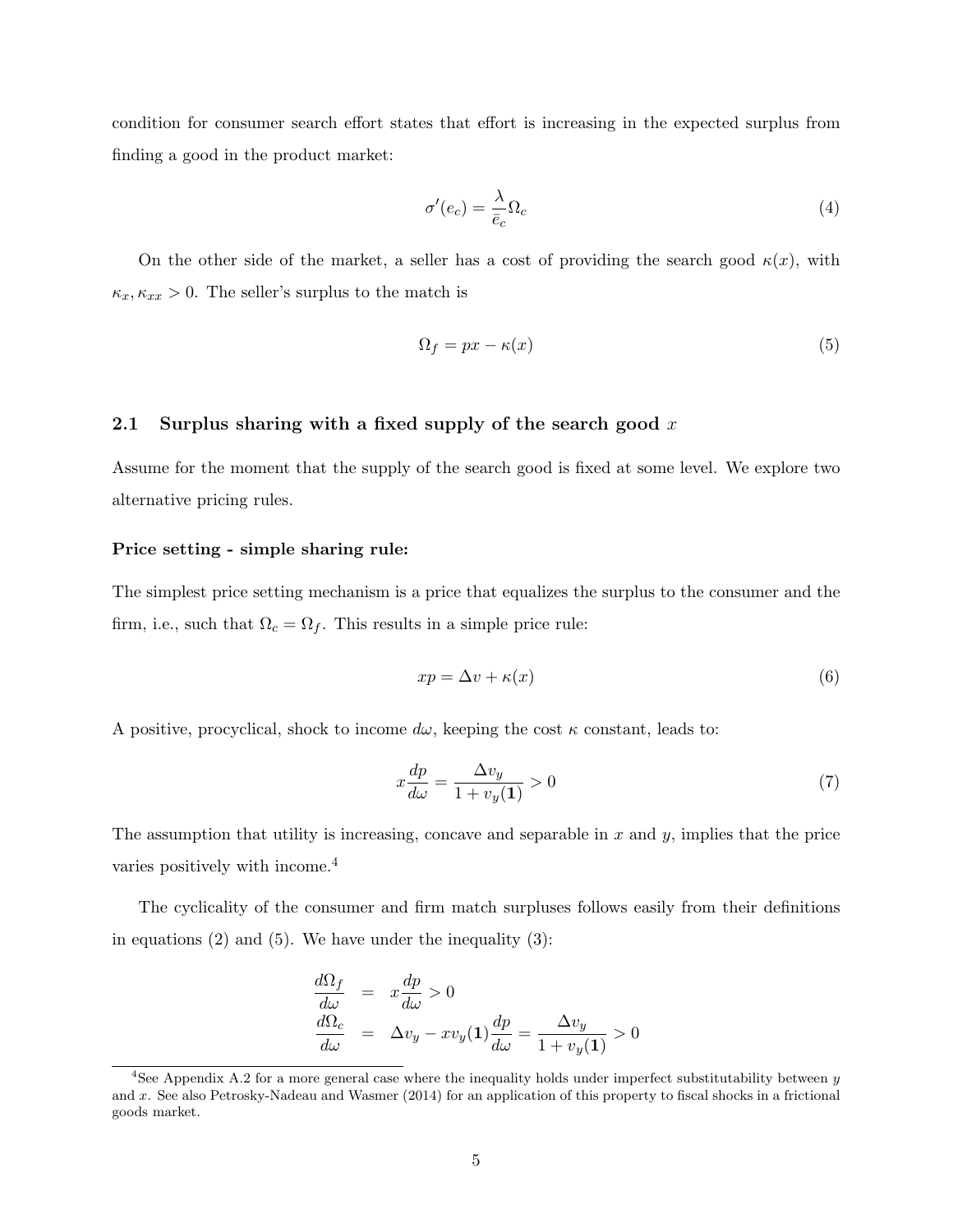Hence, a positive income shock raises the consumer's surplus and, from the optimal search effort condition (4), individual search effort in the goods market. Moreover, the same shock will raise the number of sellers, thus raising  $\lambda$ . Therefore, consumer search effort is procyclical.

#### Price setting - Nash bargaining:

The results are similar under a formal Nash-sharing rule with the exception that the marginal utility of the composite good  $y$  now affects the bargained price. Assuming equal bargaining weights, the price is set to maximize the Nash-product  $[\Delta v]^{1/2} [px - \kappa(x)]^{1/2}$ , and must satisfy a sharing rule similar to equation  $(6)$  but with the marginal utility of goods y appearing in the denominator of the consumption surplus  $\Delta v$ :

$$
xp = \Delta v / v_y(1) + \kappa(x) \tag{8}
$$

A positive, procyclical, shock to income  $\omega$ ,  $d\omega$ , keeping the marginal cost  $\kappa$  constant, leads to (see Appendix for the derivation):

$$
x\frac{dp}{d\omega} = \frac{\Delta v_y v_y(1) - v_{yy}(1)\Delta v}{2v_y^2(1) - v_{yy}(1)\Delta v}
$$

with the same conclusion as we found previously by the fact that  $v_{yy} < 0$ . The effect of an income shock on the price and surplus remains positive. It is still the case that consumer search effort is procyclical.

#### 2.2 Endogenous supply of the search good  $x$

Now assume that, at the time of the match, sellers can react to the demand of matched consumers by varying instantaneously their production of x at cost  $\kappa(x)$ . Different pricing and bargaining assumptions may be introduced here.

#### Nash-bargaining on price  $p$  and quantity  $x$

Assume that the seller and the consumer can bargain over two dimensions:  $p$  and  $x$ . The Nash problem is:

$$
p, x = \arg\max [v(x, \omega - px) - v(0, \omega)]^{1/2} [px - \kappa(x)]^{1/2}
$$

The maximization of the Nash-product with respect to the price leads to a pricing rule identical to equation (8). The maximization of the Nash-product with respect to the quantity produced leads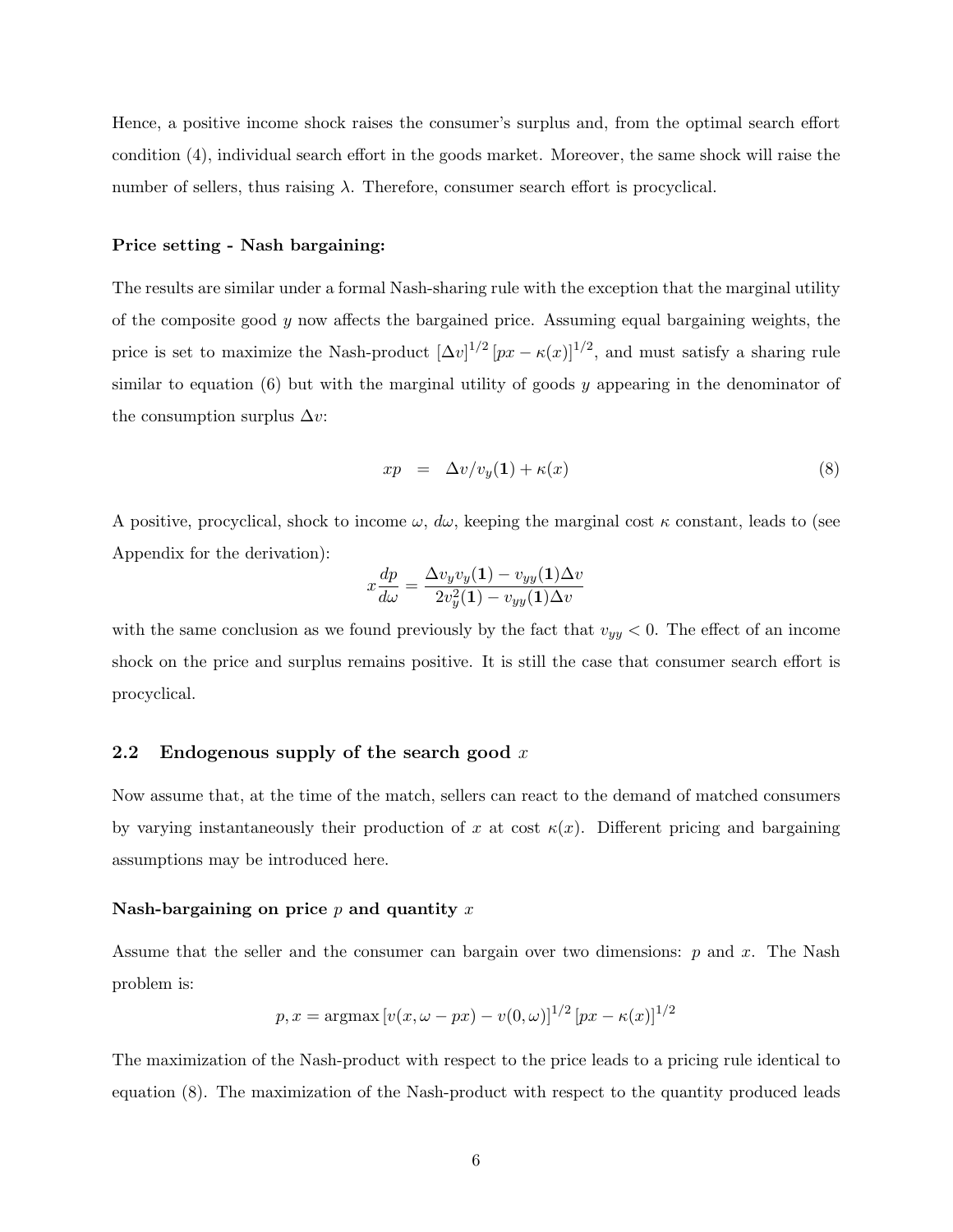to

$$
\frac{\Delta v}{v_x(1) - pv_y(1)} + \frac{xp - \kappa(x)}{p - \kappa_x} = 0
$$
\n(9)

Combining (8) and (9) leads to the equality between the marginal production cost and the marginal utility of the good divided by its marginal utility cost:

$$
\kappa_x(x) = \frac{v_x(1)}{v_y(1)}\tag{10}
$$

Again, the key for the elasticity of consumer search effort to an income shock is the response of the surplus  $\Omega_c = \Delta v$ . This can be decomposed by differentiating equation (2) into income, quantity, and price effects:

$$
\frac{d\Omega_c}{d\omega} = \frac{d\Delta v}{d\omega} = \underbrace{\Delta v_y}_{\text{Change in income:} > 0} - \underbrace{xv_y(1)\frac{dp}{d\omega}}_{\text{Change in price}} + \underbrace{[v_x(1) - pv_y(1)]\frac{dx}{d\omega}}_{\text{Change in quantity}} \tag{11}
$$

The direction of search effort with endogenous price and quantity is ambiguous. The income effect raises the surplus but, if the price increases with income, this will reduce the surplus. Moreover, the quantity effect may increase or decrease the surplus depending on the sign of the bracketed term, which is positive if the marginal utility from consumption 1 (being able to consume the search good) exceeds its opportunity cost  $pv_y$ . One may presume that the production of the search good in a match is increasing in income  $\omega$  and decreasing in the price p, while the price increases with income. In that case, under small marginal utility of the composite good  $y$  (small  $v_y$ ) and large marginal utility from the search good (large  $v_x$ ), the positive effect would dominate.

#### More specific cases

Some additional results can be obtained in specific cases. First, if utility is linear in  $y$ , then both x and p become independent of income  $\omega$ . Therefore the consumer's surplus and search effort in the goods market become independent of the business cycle.<sup>5</sup>

Second, a similar result holds under the alternative assumption of an exhaustion of profit margins. This would be the case if the market price is such that  $p = \kappa(x)$ . The firm's surplus vanishes to zero. If in addition workers and firms bargain on the quantity, the consumption surplus will also vanish. Hence, search effort will not react to the cycle due to the surplus. Consumers may

<sup>&</sup>lt;sup>5</sup>This is shown in Appendix A.4. However, this result does not hold in the general case derived in Appendix A.4.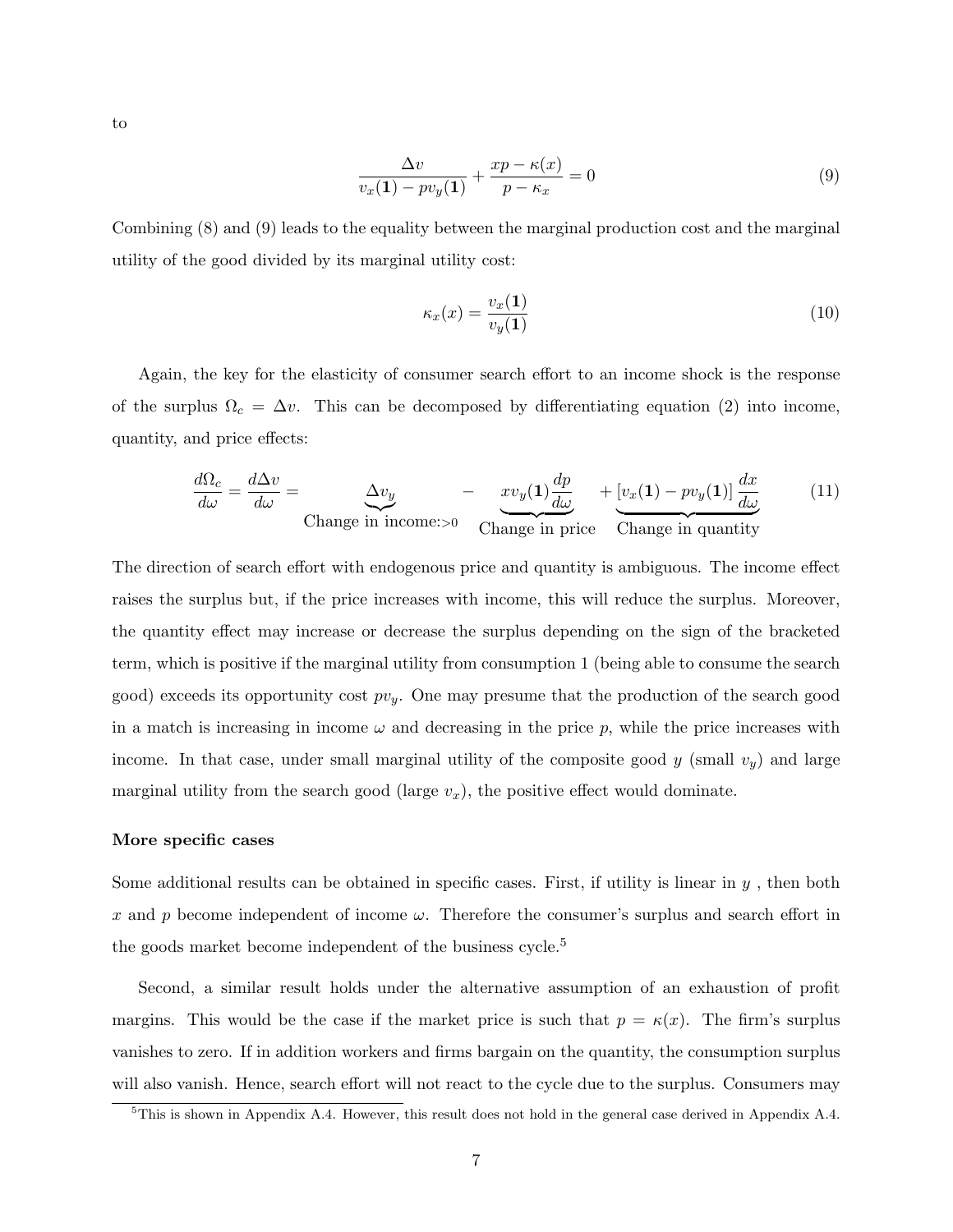however respond to further entry of firms. An increase in S raises the contact rate  $\lambda$ , implying once again that search effort will be procyclical.

Third, if one assumes that the quantity  $x$  is chosen so as to share the surplus equally, while the price is equal to the marginal cost of production with a markup to account for ex post monopoly power, again a large utility from the search good and small utility from the composite leads to a positive effect of income on the surplus and search effort.<sup>6</sup>

## 2.3 Price posting with homogeneous consumers and a given distribution of prices

Assume that the search good has different prices in different locations. Consumer search effort is now also motivated by finding better prices. Let  $G(p)$  be the c.d.f. of prices. The program of a searching, unmatched consumer with income  $\omega$  and search effort cost  $\sigma(e_c)$  can be represented by the Bellman equation  $D_U(e_c)$ , while  $D_M(p)$  describes the asset value of being matched at price p:

$$
rD_U(e_c) = v(0,\omega) - \sigma(e_c) + \frac{e_c}{\bar{e}_c} \lambda \int^{p_R} (D_M(p) - D_U(e_c)) dG(p)
$$
\n(12)

$$
rD_M(p) = v(x, \omega - px) + \tau [D_U(e_c) - D_M(p)]
$$
\n(13)

where  $p_R$  is the reservation price above which the consumer keeps searching,  $\tau$  is an exogenous destruction of the consumption match and  $r$  is a constant discount rate.

The value of searching in the goods market,  $D_U$ , is maximized by varying the level of effort. The reservation price  $p_R$  satisfies an indifference condition  $rD_M(p_R) = rD_U$ . In a symmetric equilibrium where  $e_c = \bar{e}_c$ , optimal search effort and reservation price are given by the conditions:

$$
\eta_c \sigma_c(e_c^*) = \lambda \int^{p_R} (D_M(p) - D_U(e_c^*)) dG(p) \tag{14}
$$

$$
\sigma(e_c^*) + v(x, \omega - p_R x_1) - v(0, \omega) = \lambda \int^{p_R} (D_M(p) - D_U(e_c^*)) dG(p)
$$
\n(15)

which combined yield a relation between search effort, income, and the reservation price:

$$
(\eta_c - 1)\sigma_c(e_c^*) = v(x_1, \omega - p_R x) - v(0, \omega)
$$
\n(16)

For a given level of the reservation price, the right-hand side is procyclical under concavity of the utility function with respect to income. This is the procyclical channel of income on search effort

 ${}^{6}$ See Appendix A.4 for details.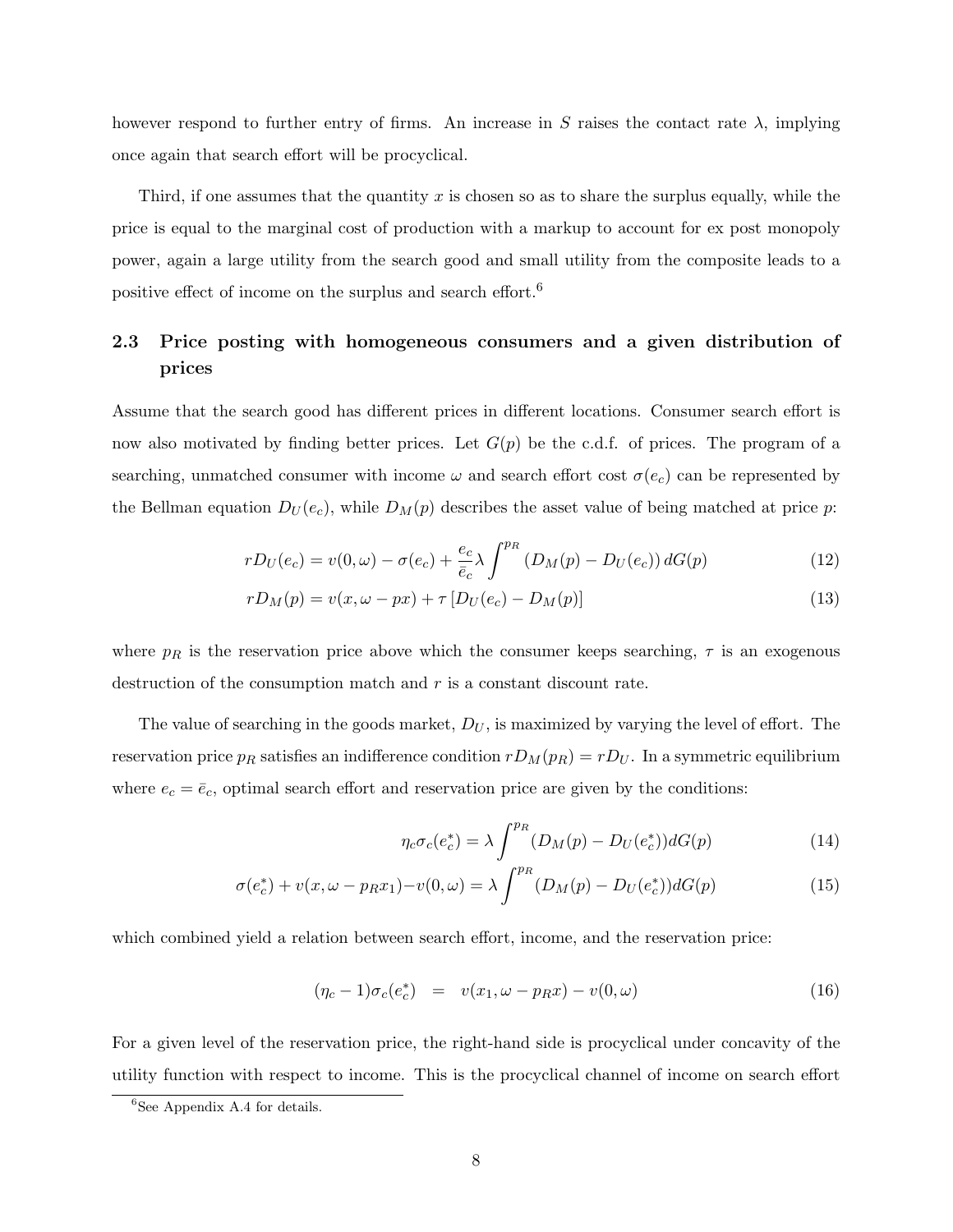outlined in earlier sections. The key countervailing force is the movement in the reservation price. If  $p_R$  varies procyclically, then the second term has a countercyclical component. That is, an increase in the reservation price leads to a decline in the expected payoff to search in the goods market, and reduces the incentive to exert effort in searching. Variations in the reservation price must therefore be studied jointly with variations in effort. Differentiating equation (16), we have:

$$
(\eta_c - 1)\sigma'_c(e_c^*)\mathrm{d}e_c^* = [v_y(x, \omega - p_R x) - v_y(0, \omega)]\,\mathrm{d}\omega - xv_y(x, \omega - p_R x)\mathrm{d}p_R\tag{17}
$$

It can be shown that  $dp_r/d\omega > 0$ . A reservation price increasing in income limits the positive response of consumer search effort to an income shock.

The link between the distribution of prices and search effort in the goods market is ambiguous. The mechanisms are similar to the relation between wage dispersion and job search. In the labor market, more dispersed wages lead workers, ceteris paribus, to be more picky about wage offers. This raises their reservation wage and reduces the so-called hazard rate (the exit rate from unemployment to employment). To compensate, workers may reduce their search effort if the lower hazard rate discourages them, or raise it if the surplus value of getting better jobs dominates. Transposed to search for products, price dispersion may reduce the reservation price  $p_R$  with an ambiguous effect on shopping effort.

#### 2.4 Correlation between income, shopping time, and working time

So far, we have assumed that working time was indivisible and the supply of shopping time was elastic, only limited by the cost of supplying effort. We now relax this assumption and generate a setup that allows us to discuss the findings of Aguiar et al. (2013) and how they differ from ours.

Let h and  $e_c$  be the two relevant time inputs, working time and shopping effort, respectively. We remain close to the previous analysis, ignoring other nonworking time, and consider an environment similar to Section 2.1 to determine a consumer's optimal choices. We assume that  $e_c$  and h enter additively in the cost of effort function, and that the choice of hours is made before the consumer is actually matched with a good. The consumer knows the matching probability in the goods market  $m(e_c) = e_c \lambda / \bar{e_c}$  and the separation probability in the labor market (denoted by s) so that (s)he expects to be matched  $\alpha(e_c) = m/(m+s)$  of the time.<sup>7</sup> The first-order conditions for  $e_c$  and h,

<sup>&</sup>lt;sup>7</sup>The special case where agents choose hours worked while they search for goods corresponds to the case  $\alpha(e_c) = 0$ . The special case where agents choose hours worked while they consume corresponds instead to  $\alpha(e_c) = 1$ .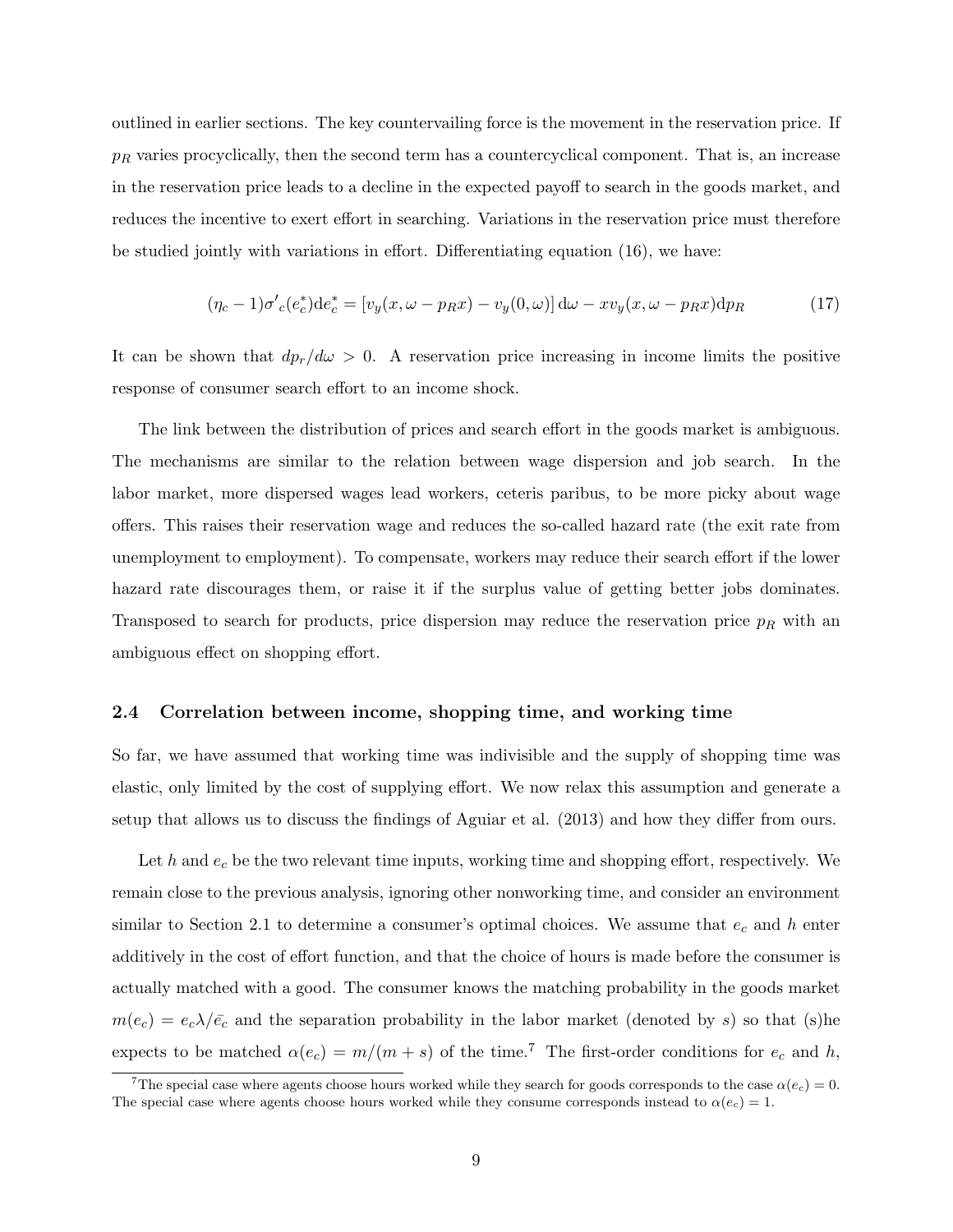respectively, are given by:

$$
\sigma'(e_c + h) = \frac{\lambda}{\bar{e}_c} \Omega_c(h) \tag{18}
$$

$$
\sigma'(e_c + h) = \alpha(e_c) \frac{dv}{dh}(x, h\omega - p(h)x) + (1 - \alpha(e_c)) \frac{dv}{dh}(0, h\omega)
$$
\n(19)

where  $\Omega_c(h) = v(x, h\omega - px) - v(0, h\omega)$ . Inspection of equation (18) shows that an increase in h increases the cost of an extra unit of shopping time. However, it also affects the right-hand side. In particular, it raises  $\Omega_c$  by  $\omega \left[ v_y(x, h\omega - px) - v_y(0, h\omega) \right]$  which, under the same separability and concavity assumptions as in the benchmark case of Section 2.1, is positive. Hence, we expect an increase in hours worked to decrease shopping time and, reciprocally, a drop in hours worked to raise shopping effort. The response of search effort in the goods market to an income shock, however, is ambiguous and explored empirically in the rest of the paper.

#### 3 Searching for goods and services in the ATUS

We use data from the 2003-2012 waves of the ATUS, conducted by the BLS drawing on individuals from the exiting sample of the Current Population Survey (CPS). The types of activities recorded in the ATUS are described in detail in Hammermesh et al. (2005), and have been used to document changes in overall time use during the Great Recession (Aguiar et al. 2013), with a particular emphasis on how individuals reallocate decreased hours of market work to other activities.

We focus on time spent in the process of selecting and acquiring goods and services. Our measure of time spent shopping for market goods and services is divided into three broad categories. Each category is mutually exclusive and sum to total time spent shopping:<sup>8</sup>

- 1 Consumer goods and services is divided into three subcategories. The first is time spent shopping other than for groceries, gas, and food. The second is time spent researching purchases. The third corresponds to waiting associated with purchasing services.
- 2 Groceries, Gas, and Food (GGF) includes all time spent shopping for groceries, gas, and food. We present results for all three subcategories.
- 3 Travel time includes all travel associated with the purchasing of goods and services.

 $8$ Appendix B.1 provides the ATUS time use codes that compose each category.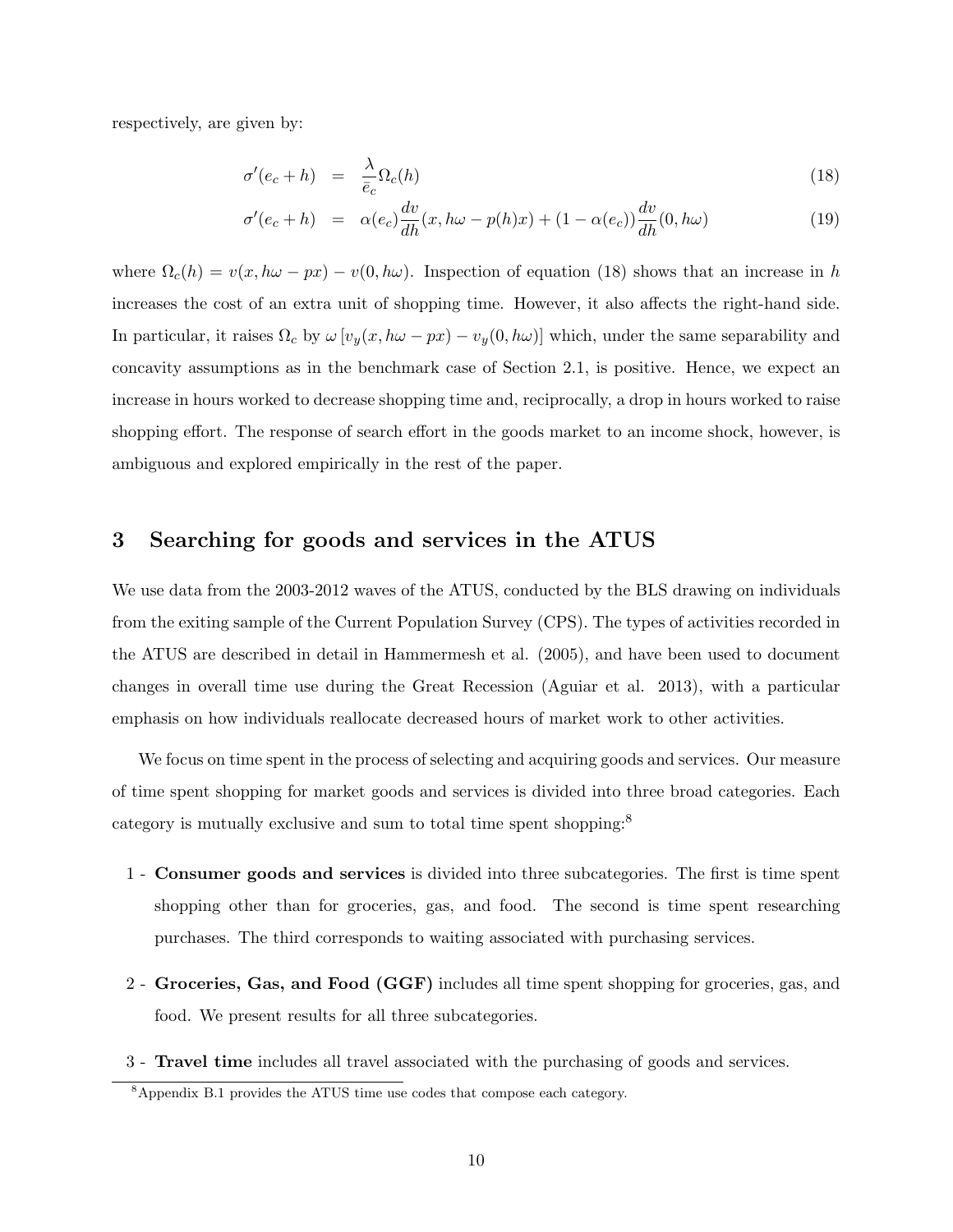We focus on the population ages of 24 and 55. We exclude the population aged 16 to 24 because labor force status, such as unemployment and participation, line up very closely with the CPS based rates published by the BLS for all age groups except this younger group.<sup>9</sup> We remove those aged 55 and over because labor farce participation rates for these individuals decline dramatically, whereas our main results emphasize differences across labor force status. We also exclude respondents with a positive amount of unclassified time. In total with have 66,958 individuals in our sample for the baseline results.<sup>10</sup> We use the sample weights provided by the ATUS to aggregate responses to either year or state-year averages.

## 4 Aggregate trends in shopping time

Figure 1 plots the annual data for our main components of shopping time, in the aggregate – averaging across all individuals in the sample (solid black line) – and by labor force status. Time spent by the employed is plotted by the red dashed line, time spent by the unemployed by the triangle green line, and time spent by nonparticipants by the blue circled line. Table 1 provides the average values for the sample period, 2003 to 2012. The table also reports averages by gender and marital status, as well as for the population over age 55.

Aggregate time spent shopping for goods and services, plotted in Panel A of Figure 1, averaged 42 minutes per day over the sample period. Two main observation arise from this first look at the data. First, individuals not in the labor force spend the most time shopping for goods and services, an average of 50 minutes a day. Second, individuals not in the labor force and unemployed display a similar pattern of total time spent shopping for goods and services, with a pronounced decline in time spent starting in 2007.

<sup>&</sup>lt;sup>9</sup>We have attempted to identify the reasons for this discrepancy with the BLS in private communications but have so far been unsuccessful.

 $10$ Appendix B provides more details for these deletions. The results for the whole age sample change very little. The results are available upon request.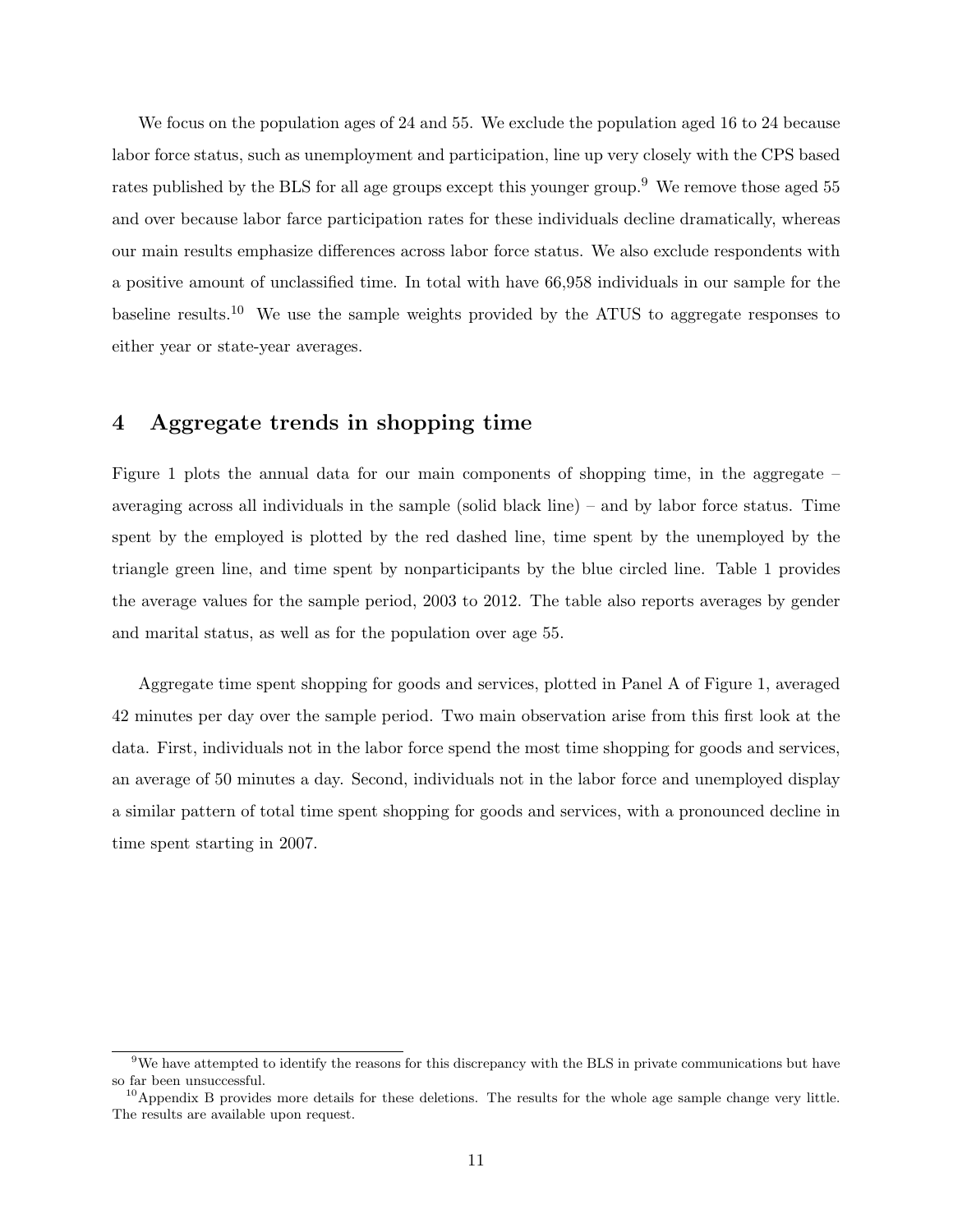

#### Figure 1: Shopping time: ages 25 to 54 by labor force status

The solid black line represents the aggregate for the age category 25 to 54 years. Time spent by the employed is plotted by the red dashed line, time spent by the unemployed by the triangle green line, and time spent by nonparticipants by the blue circled line. The ATUS definition for time spent in Panels A though F are detailed Appendix B.1.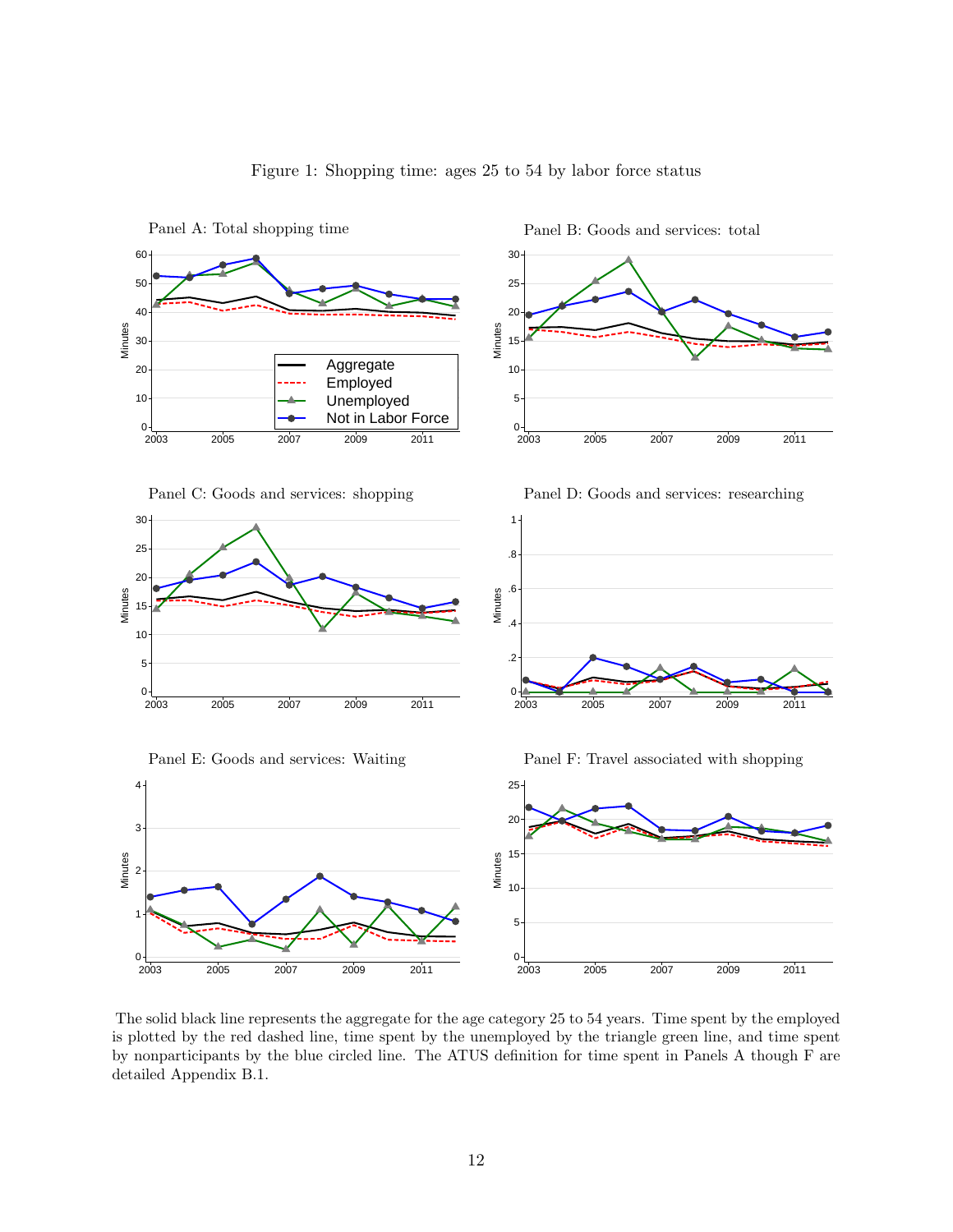|                                                                                                                                                                                                                                                                                        |      |      |                    |      |      | Ages: 25 to 54 |                                                                                                               |      |          |                | Age:  |
|----------------------------------------------------------------------------------------------------------------------------------------------------------------------------------------------------------------------------------------------------------------------------------------|------|------|--------------------|------|------|----------------|---------------------------------------------------------------------------------------------------------------|------|----------|----------------|-------|
|                                                                                                                                                                                                                                                                                        |      |      | Labor force status |      |      | Men            |                                                                                                               |      | Womer    |                |       |
| Categories                                                                                                                                                                                                                                                                             | Agg. | Emp. | Unem. NLF          |      | All  |                | Married Single                                                                                                | All  |          | Married Single | $+92$ |
| Total Shopping Time                                                                                                                                                                                                                                                                    | 42.0 | 40.2 | 47.3               | 50.1 | 34.2 | 34.6           | 33.6                                                                                                          | 49.8 | 52.5     | 45.2           | 44.9  |
| Consumer Goods and Servies                                                                                                                                                                                                                                                             | 16.1 | 15.3 | 18.3               | 20.0 | 12.3 | 12.6           | 11.9                                                                                                          | 19.8 | 20.8     | 18.1           | 17.4  |
| -Consumer Goods                                                                                                                                                                                                                                                                        | 15.3 | 14.7 | 17.6               | 18.4 | 11.8 | 12.1           | 11.4                                                                                                          | 18.9 | 20.0     | 17.0           | 15.7  |
| -Researching G&S                                                                                                                                                                                                                                                                       | 0.07 | 0.05 | 0.03               | 0.20 | 0.06 | 0.07           | 0.04                                                                                                          | 0.09 | 0.07     | 0.13           | 0.07  |
| $\boldsymbol{\mathsf{W}}$ aiting for services                                                                                                                                                                                                                                          | 0.67 | 0.55 | 0.68               | 1.32 | 0.51 | 0.51           | $\rm 50$                                                                                                      | 0.82 | 0.72     | 00.1           | 1.55  |
| Groceries, Gas, and Food                                                                                                                                                                                                                                                               | 19.7 | 7.31 | 10.7               | 10.3 | 5.82 | 5.82           | 5.82                                                                                                          | 10.0 | 10.8     | 8.67           | 8.48  |
| -Groceries                                                                                                                                                                                                                                                                             | 6.25 | 5.56 | 0.36               | 0.06 | 4.22 | 4.24           | 4.18                                                                                                          | 8.31 | 9.10     | 6.89           | 7.32  |
| -Gas                                                                                                                                                                                                                                                                                   | 141  | 0.43 | 0.35               | 0.30 | 0.42 | 0.44           | 0.39                                                                                                          | 0.39 | 0.37     | 0.42           | 0.38  |
| -Food                                                                                                                                                                                                                                                                                  | 1.25 | 1.32 | 0.94               | 0.95 | 1.18 | 1.13           | 1.24                                                                                                          | 1.33 | $1.31\,$ | 1.36           | 0.78  |
| Travel time                                                                                                                                                                                                                                                                            | 18.0 | 17.6 | 18.4               | 19.8 | 16.0 | 16.1           | 15.9                                                                                                          | 20.0 | 20.9     | 18.4           | 19.0  |
| Notes: ATUS, sample restricted to respondents with no unclassified time. "Agg," "Emp.," "Unem.," and "NLF" correspond to "Aggregate,"<br>per year, on average. Marital status refers to the presence of a spouse and does not include unmarried partners.<br>"Employed," "Unemployed," |      |      |                    |      |      |                | and "Not in Labor Force." For the baseline sample of individuals aged 25 to 54, there were 10,434 respondents |      |          |                |       |

Table 1: Shopping time by labor force status and by age - minutes per day Table 1: Shopping time by labor force status and by age - minutes per day

13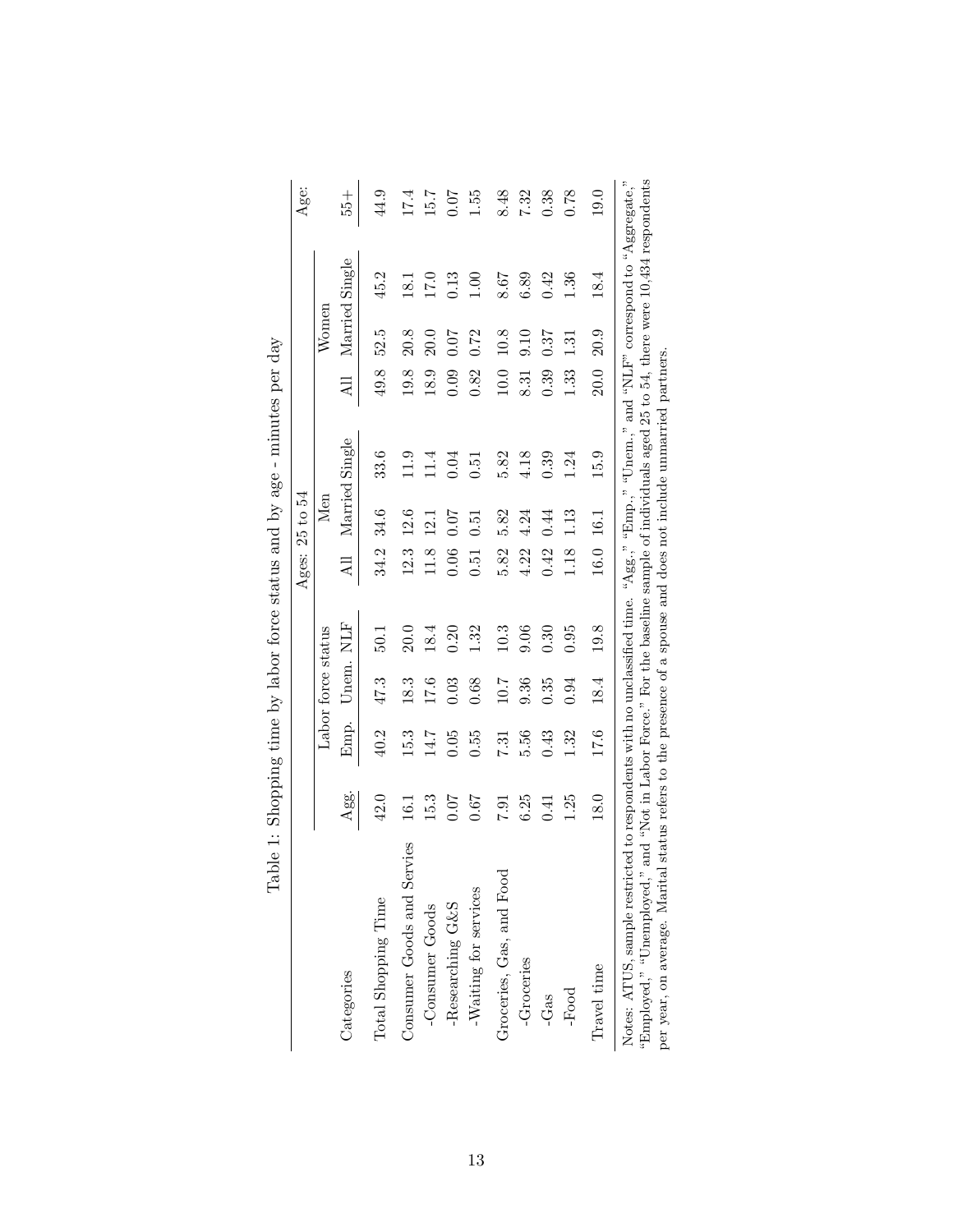The second panel of Figure 1 plots time spent shopping for goods and services other than groceries, gas, and food, and excluding the time spent traveling associated with shopping activities. This is the core measure of search effort by consumers in the goods market. The average time spent in a day over the period 2003-2012 is 16 minutes, with nonparticipants spending the most time, 20 minutes a day. Interestingly, the unemployed start out resembling nonparticipants early in the sample time period, even spending more time shopping for goods and services by a significant margin in 2006. In the second half of the sample, after the onset of the Great Recession, the unemployedt are very similar to the employed in time spent shopping for goods and services. By 2012, the unemployed spend less time shopping for goods and services than the employed.

Average time spent in researching goods and services is small, averaging 0.07 minute a day. However, we note that nonparticipants spent the most time, 0.20 minute, and that the employed spent on average more time than the unemployed researching goods and services (see Table 1). Finally, time spent waiting associated with the acquiring of goods and services averages 0.67 minute a day. The employed and unemployed spent about the same amount of time waiting, while individuals not in the labor force wait twice as long, or 1.3 minutes.

Individuals spend on average 8 minutes a day purchasing groceries, gas, and food, the bulk of which is spent purchasing groceries (6 minutes), and an average of 18 minutes a day in travel associated with purchasing goods and services.

The last columns of Table 1 report the time spent shopping for goods and services for men and women, each according to marital status, as well as for individuals age 55 and older. Women spend 15 more minutes a day shopping for goods and services relative to men. The largest difference is in the shopping for goods and services category. Conditioning on marital status reveals little difference in the pattern of time spent searching for and acquiring goods and services across married and single men. Married women spend 7 more minutes a day in total shopping time than single women. Time spent shopping for groceries show the most important differences across married and single women, along with travel time associated with shopping for goods and services. The last column reports that individuals over age 55 spend, on average, 3 more minutes a days shopping than individuals aged 25 to 54.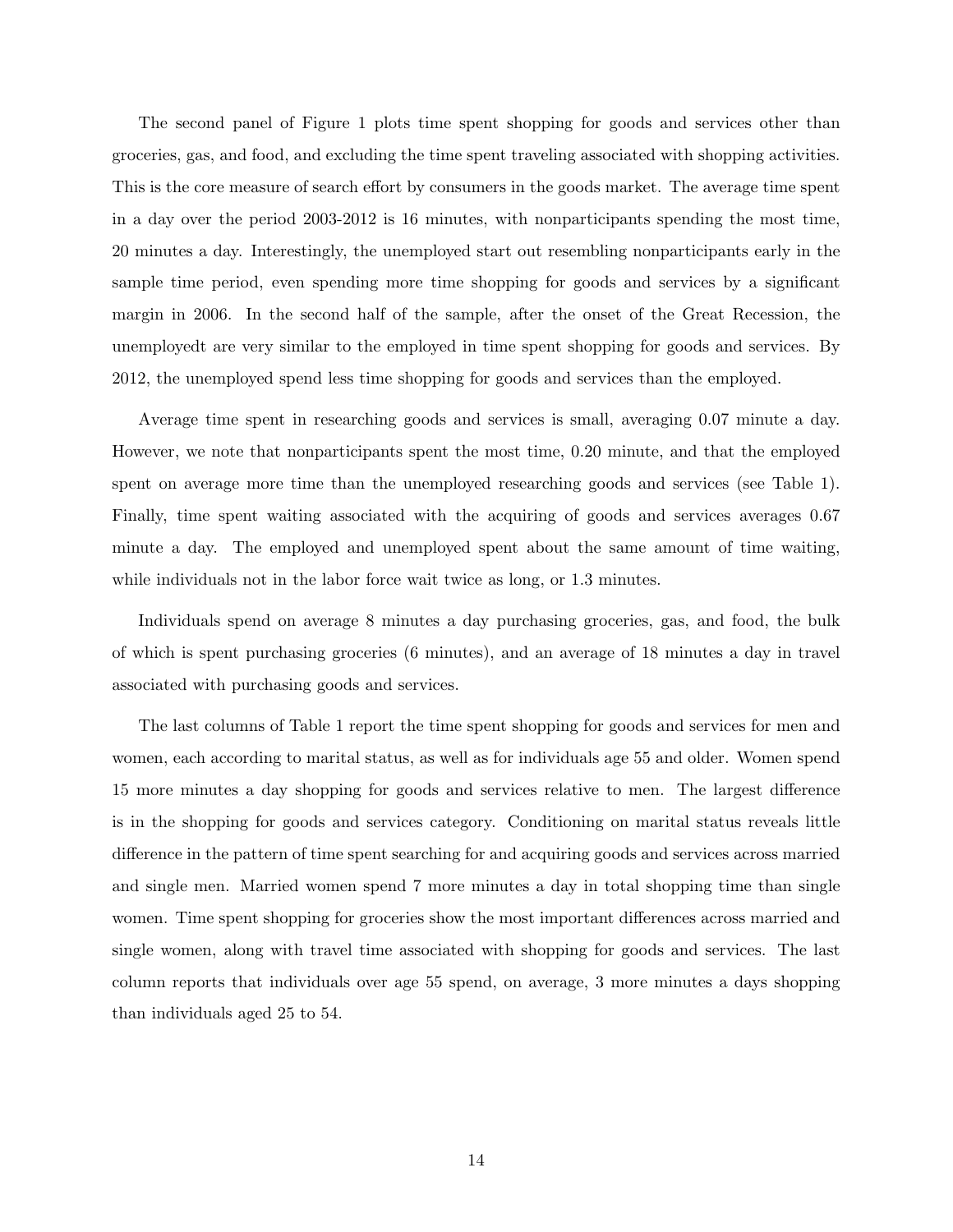#### 5 Shopping time and the business cycle

The ATUS does not cover an entire business cycle at the moment. This renders the discussion of trends and cycle in time use data delicate. We address this question in the first subsection by comparing average time spent shopping for goods and services by individuals in the three years leading up to and three years following the start of the Great Recession. Next, we estimate the elasticity of time spent on different goods market search categories over the business cycle in the manner of Aguiar et al (2013). That is, we exploit cross-state variations in time spent and a measure of state business cycles. We then look at the relationship between individual and household income and our measure of shopping time, as well as changes in hours of market work. In each section we emphasize differences across labor market statuses.

#### 5.1 The cycle and goods market search

A first step in examining the cyclicality of search time in the goods market, presented in Table 2, is to compare the average time spent on our different subcategories over two time periods. This also has the advantage, as argued by Aguiar et al. (2013), of smoothing some year-to-year noise in the ATUS.<sup>11</sup> The periods we compared are the expansion years of 2005-2007 prior to the onset of the Great Recession in December 2007, to the following three years, 2008-2010. The sample in Table 2 Panel A are all individuals in the age category 25 to 54, our baseline. Panel B reports the results for employed individuals, while Panels A and B of Table 3, respectively, report the results for unemployed individuals and persons not in the labor force.

The first two columns of Table 2 present the average time spent in each category for the two periods. The third column presents the unconditional difference in time spent over the two periods. The last column presents the difference in time spent conditioning on age, education, race, gender, marital status, and the presence of children.

Overall time spent shopping saw a statistically significant decline of 2.5 minutes per day in 2008- 2010 compared with 2005-2007. A closer examination reveals that the decline is concentrated in the consumer goods and services category. None of the increases in time spent shopping is statistically

 $11$ It does not appear appropriate to remove a time trend from the data when the sample does not cover an entire business cycle. Such a transformation will introduce a bias in the direction of the differences that reflects the fraction of the cycle actually covered by the said sample, and on the state of the cycle at the start of the sample. The next section will use cross-state changes in GDP and time use in order to further investigate the cyclicality of shopping time.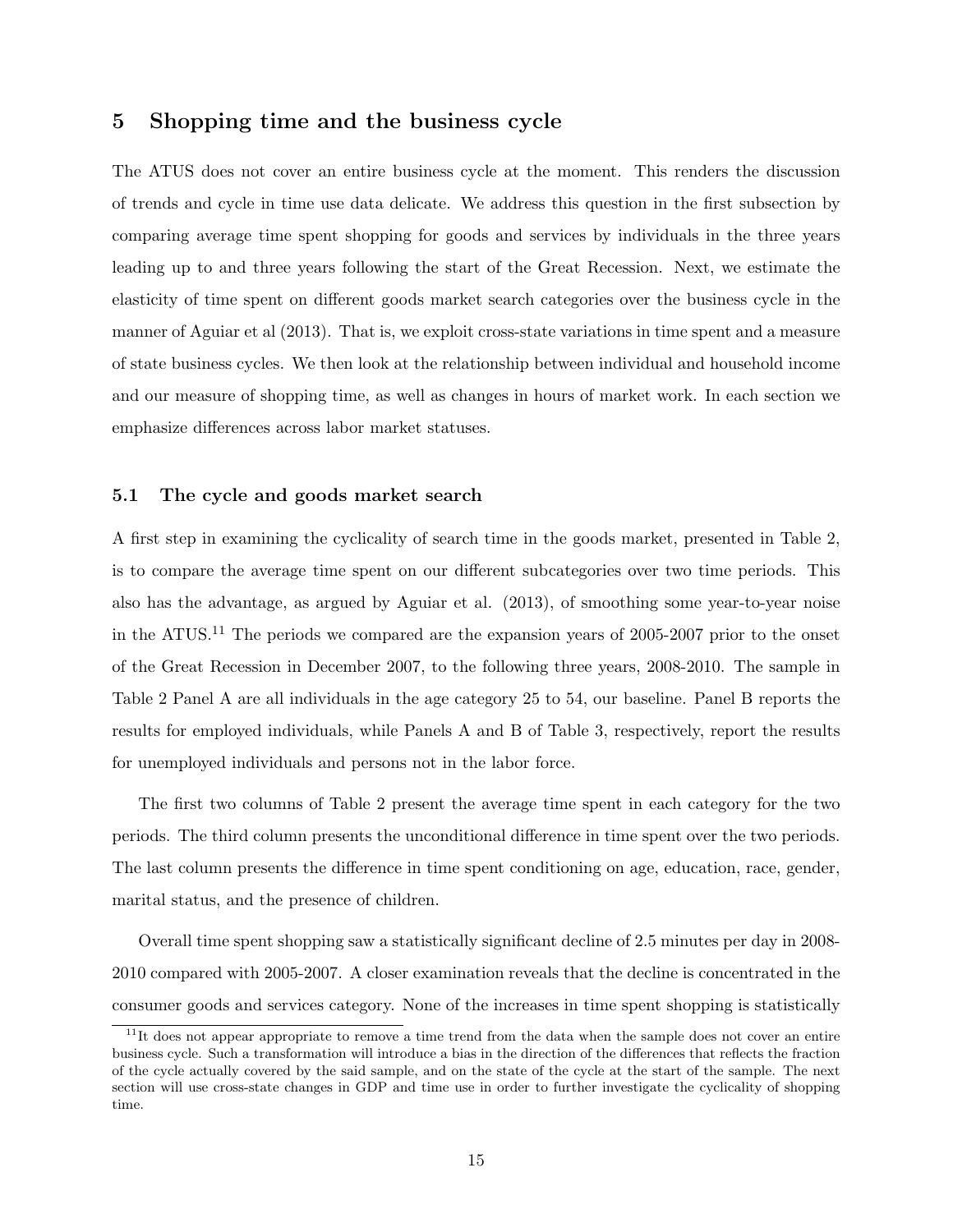#### Table 2: Shopping time by period - minutes per day

Panel A: Full sample

|                            |                   |                   | Difference             |                   |
|----------------------------|-------------------|-------------------|------------------------|-------------------|
|                            | Average           | Average           | 2008-2010 vs 2005-2007 |                   |
| Categories                 | 2005-2007         | 2008-2010         | Unconditional          | Conditional       |
|                            | $\left( 1\right)$ | $\left( 2\right)$ | (3)                    | $\left( 4\right)$ |
| Total Shopping Time        | 43.1              | 40.7              | $-2.49$ **             | $-2.44$ **        |
| Consumer Goods and Servies | 17.1              | 15.1              | $-1.97$ ***            | $-1.92$ ***       |
| -Consumer goods            | 16.4              | 14.4              | $-2.06$ ***            | $-2.01$ ***       |
| -Researching $G\&S$        | 0.07              | 0.11              | 0.04                   | 0.04              |
| -Waiting for services      | 0.63              | 0.67              | 0.05                   | 0.04              |
| Groceries, Gas, and Food   | 7.83              | 7.84              | 0.01                   | 0.03              |
| - Groceries                | 6.17              | 6.13              | $-0.04$                | $-0.01$           |
| - Gas                      | 0.38              | 0.46              | $0.08$ ***             | $0.08$ ***        |
| - Food                     | 1.28              | 1.25              | $-0.03$                | $-0.04$           |
| Travel time                | 18.2              | 17.7              | $-0.53$                | $-0.55$           |

#### Panel B: Employed individuals

|                            |           |                   | Difference             |             |
|----------------------------|-----------|-------------------|------------------------|-------------|
|                            | Average   | Average           | 2008-2010 vs 2005-2007 |             |
| Categories                 | 2005-2007 | 2008-2010         | Unconditional          | Conditional |
|                            | (1)       | $\left( 2\right)$ | $\left( 3\right)$      | (4)         |
| Total Shopping Time        | 40.9      | 39.1              | $-1.78*$               | $-1.87*$    |
| Consumer Goods and Servies | 15.9      | 14.3              | $-1.68$ ***            | $-1.68$ *** |
| -Consumer goods            | 15.3      | 13.7              | $-1.66$ ***            | $-1.65$ *** |
| -Researching $G\&S$        | 0.06      | 0.06              | $-0.004$               | $-0.002$    |
| -Waiting for services      | 0.56      | 0.52              | $-0.02$                | $-0.02$     |
| Groceries, Gas, and Food   | 7.14      | 7.42              | 0.28                   | 0.27        |
| - Groceries                | 5.42      | 5.6               | 0.18                   | 0.18        |
| - Gas                      | 0.39      | 0.48              | $0.09$ **              | $0.09$ ***  |
| - Food                     | 1.32      | 1.34              | 0.02                   | 0.005       |
| Travel time                | 17.8      | 17.4              | $-0.38$                | $-0.46$     |

Notes: ATUS using individual demographic and time use information. Sample restricted to respondents of age 25 to 54 (Panel A), and employed (Panel B), and have no amount of unclassified time use. Columns 1 and 2 report average minutes per day spent on various shopping activities during 2005-2007 and 2008-2010. Column 3 reports the unconditional difference and Column 4 reports the conditional difference in a regression controlling for age, education, race, gender, marriage status, and the presence of children. The asterisks \*, \*\*, and \*\*\* denote statistical significance at 10%, 5%, and 1% levels, respectively.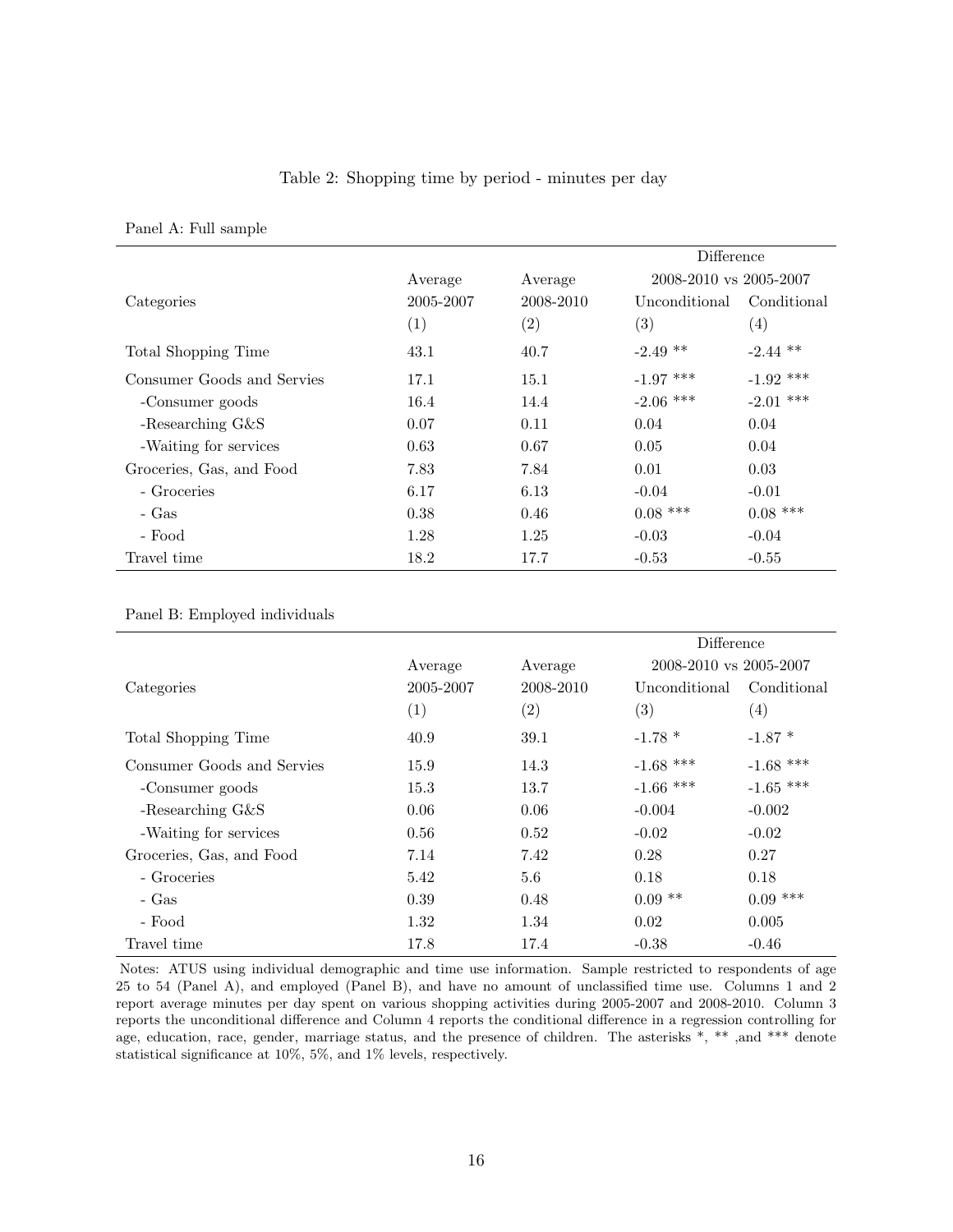#### Table 3: Shopping time by period - minutes per day

|                            |                   |                   | Difference             |                   |
|----------------------------|-------------------|-------------------|------------------------|-------------------|
|                            | Average           | Average           | 2008-2010 vs 2005-2007 |                   |
| Categories                 | 2005-2007         | 2008-2010         | Unconditional          | Conditional       |
|                            | $\left( 1\right)$ | $\left( 2\right)$ | (3)                    | $\left( 4\right)$ |
| Total Shopping Time        | 52.7              | 44.4              | $-8.34$                | $-9.01*$          |
| Consumer Goods and Servies | 24.9              | 14.9              | $-9.98$ ***            | -10.3 ***         |
| -Consumer goods            | 24.5              | 14                | -10.5 ***              | $-10.9$ ***       |
| -Researching $G\&S$        | 0.05              | $\Omega$          | $-0.05$                | $-0.05$           |
| -Waiting for services      | 0.27              | 0.86              | 0.58                   | 0.64              |
| Groceries, Gas, and Food   | 9.59              | 11.3              | 1.67                   | $1.6\,$           |
| - Groceries                | 8.1               | 10                | 1.94                   | 1.88              |
| - Gas                      | 0.27              | 0.49              | 0.21                   | 0.22              |
| - Food                     | 1.22              | 0.73              | $-0.49*$               | $-0.5*$           |
| Travel time                | 18.3              | 18.2              | $-0.03$                | $-0.28$           |

#### Panel A: Unemployed individuals

Panel B: Individuals not in the labor force

|                            |                   |           |                   | Difference             |
|----------------------------|-------------------|-----------|-------------------|------------------------|
|                            | Average           | Average   |                   | 2008-2010 vs 2005-2007 |
| Categories                 | 2005-2007         | 2008-2010 | Unconditional     | Conditional            |
|                            | $\left( 1\right)$ | (2)       | $\left( 3\right)$ | $\left( 4\right)$      |
| Total Shopping Time        | 54                | 48.3      | $-5.67$ *         | $-5.09*$               |
| Consumer Goods and Servies | 22                | 20.3      | $-1.7$            | $-1.45$                |
| -Consumer goods            | 20.6              | 18.3      | $-2.32$           | $-1.89$                |
| -Researching $G\&S$        | 0.14              | 0.5       | 0.36              | 0.28                   |
| -Waiting for services      | 1.25              | 1.52      | 0.27              | 0.17                   |
| Groceries, Gas, and Food   | 11.3              | 8.99      | $-2.3$ ***        | $-2.23$ **             |
| - Groceries                | 9.96              | 7.75      | $-2.21$ **        | $-2.15$ **             |
| - Gas                      | 0.33              | 0.35      | 0.03              | 0.03                   |
| - Food                     | 1.01              | 0.89      | $-0.11$           | $-0.11$                |
| Travel time                | 20.7              | 19        | $-1.67$           | $-1.41$                |

Notes: ATUS using individual demographic and time use information. Sample restricted to respondents of age 25 to 54 who are unemployed (Panel A) or not in the labor force (Panel B), and have no of unclassified time use. Columns 1 and 2 report average minutes per day spent on various shopping activities during 2005-2007 and 2008-2010. Column 3 reports the unconditional difference and Column 4 reports the conditional difference in a regression controlling for age, education, race, gender, marriage status, and the presence of children. The asterisks \*, \*\*, and \*\*\* denote statistical significance at 10%, 5%, and 1% levels, respectively.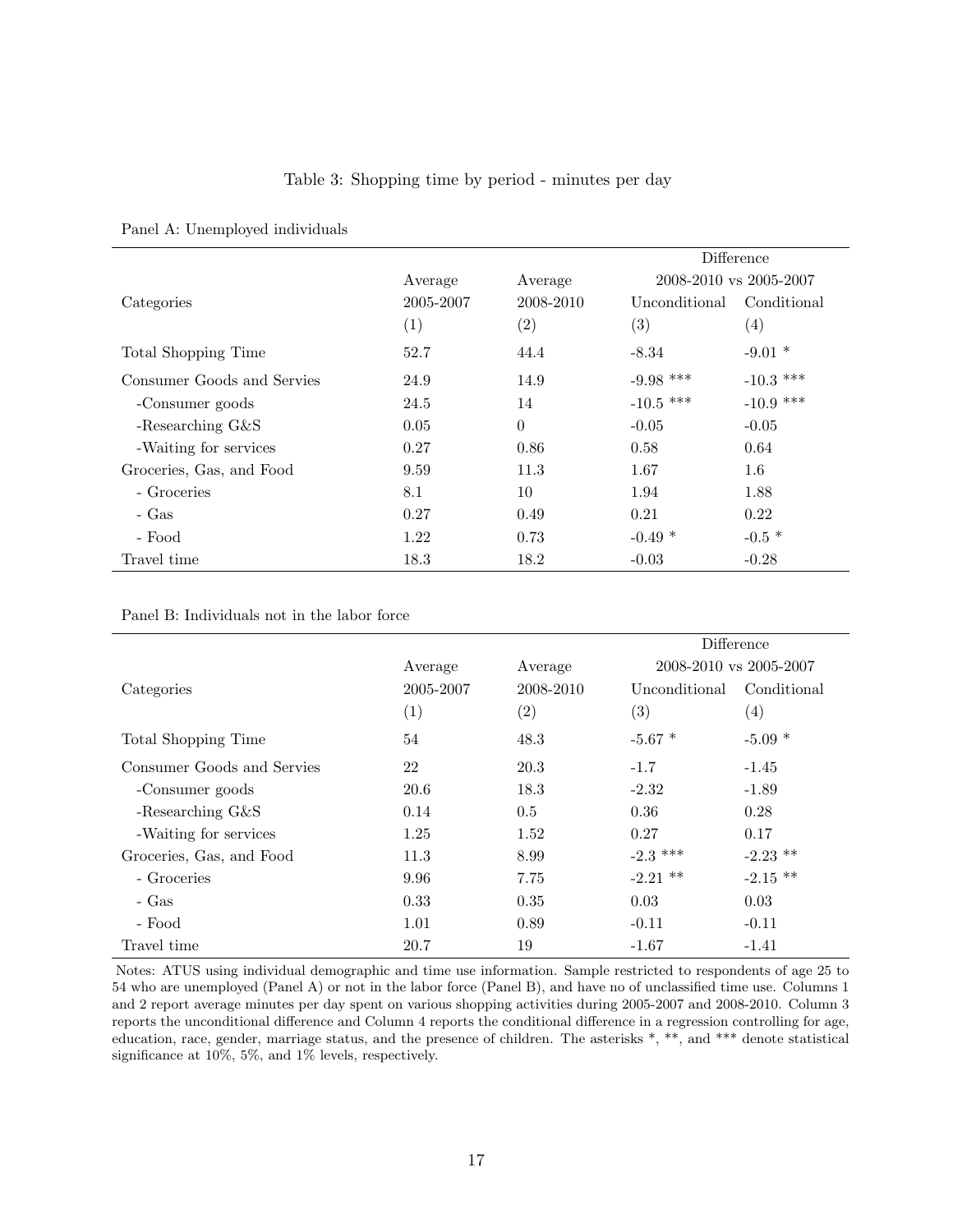significant, with the exception of time spent purchasing gas. Presumably individuals are willing to commute greater distances to work at scarce jobs. Moreover, the conditional difference in time spent is almost identical to the unconditional difference.

We find that the largest decline in time spent shopping for goods and services is by the unemployed. Time spent shopping for consumer goods and services declines by 10 minutes for the unemployed, compared with 1.7 minutes for the employed. Both declines are highly statistically significant. This decline is slightly larger for the unemployed after controlling for other individual characteristics. The corresponding time use categories for nonparticipants also declines, but the difference is not statistically significant.

This finding relates to the composition of individuals across labor market statuses and aggregate search effort in the goods market. Prior to the onset of the Great Recession, the unemployed spent more time searching for goods and services than the employed: 24.5 minutes against 15.3 by the employed. As such, the rapid increase in unemployment in 2008 and 2009 could have led to an increase in aggregate search effort in the goods market. The ATUS data show that this was not the case. Shopping time of the unemployed declined to an average of 14 minutes in the 2008-2010 period, below the average of 13.7 for the employed. Since shopping time declined for every labor force status, aggregate search time declined (Panel A of Table 2). Again, the search effort of the unemployed declined most during the recession. By the end of the sample, the unemployed spent less time than the employed searching in the goods market.

Average time spent shopping for groceries, gas, and food, just as travel time associated with shopping, saw essentially no change across time periods. This is true across labor force statuses, with one exception. There is a 2.3 minute decline in time spent shopping for groceries by individuals not in the labor force.

#### 5.2 Cross-state variations in shopping time

We define the state-level aggregates of time use of category  $j$  as follows:

$$
\tau_{st}^j = \sum_{i=1}^{N_{st}} \left( \frac{\omega_{ist}}{\sum_{i=1}^{N_{st}} \omega_{ist}} \right) \tau_{ist}^j,\tag{20}
$$

where  $\tau_{ist}^{j}$  represents minutes per day by individual i from state s during period t spent on time use category j.  $N_{st}$  is the total number of individuals in our sample from state s during period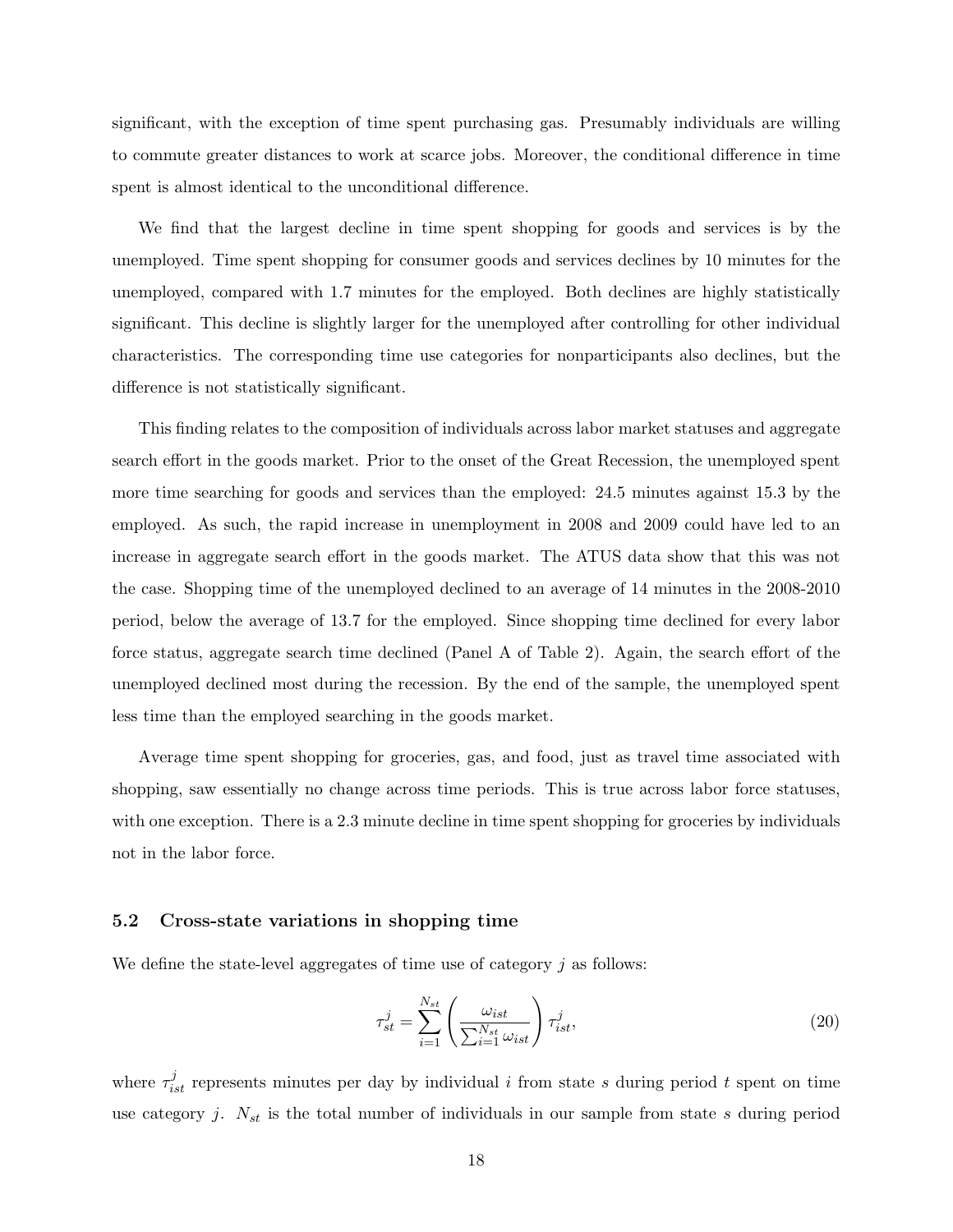t and  $\omega_{ist}$  is the ATUS sampling weight.<sup>12</sup> We then construct state-level differences in shopping between the 2005-2007 period and 2008-2010 period, along with corresponding changes in state real GDP per capita. Figure 2 plots the log change in state GDP per capita against the log change in different categories of shopping time in the corresponding state. Panel A corresponds to total shopping time, panel B corresponds to time spent shopping for goods and services, panel C for groceries, gas and food, and panel D corresponds to the travel time associated with shopping. Each panel also plots a cross-state regression line using state population as regression weights.

The pattern in panel A of Figure 2 is clear. States with the strongest decline in GDP per capita experienced the most significant decline in total shopping time. Likewise, states that saw an increase in GDP per capita also saw an increase in total shopping. In Michigan for instance, there was a 21% decline in time spent and a 10% decline in GDP per capita. Oklahoma, with a very different experience over the period in question, experienced a 2% increase in GDP per capita and an 20% increase in shopping time. The regression line has a positive slope with coefficient 1.09, implying that, on average, a 1% decline in state GDP per capita coincided with a 1.1% decline in total time spent shopping.

Time spent shopping for goods and services, in Panel B, shows a similar pattern of decline with the contraction of state GDP. The regression line has a slope of 1.60, implying a stronger positive relation than in the case of total shopping time.

The state-level changes in time spent shopping for groceries, gas, and food or travel time associated with shopping have a weaker positive relation to changes in state GDP per capita, but neither is significant. Most states, especially the most populous, saw virtually no change in the time spent shopping for groceries, gas, and food (see Panel C).

#### 6 Individual regressions

This section examines the relationships between two measures of income, household and individual, and search activity in the goods market in the ATUS. In the first case we use reported household income brackets. In the second case we use reported weekly earnings in the CPS files. Both

 $12$ Unlike the CPS, which is designed to produce reliable estimates at both the state and national level, the ATUS only has a national reliability requirement. Less populous states constitute a smaller proportion of the ATUS sample and will not produce estimates as reliable as for the more populous states. We use the average state population between 2003 and 2012 as weights in the regressions to account for this concern regarding the state-level estimates.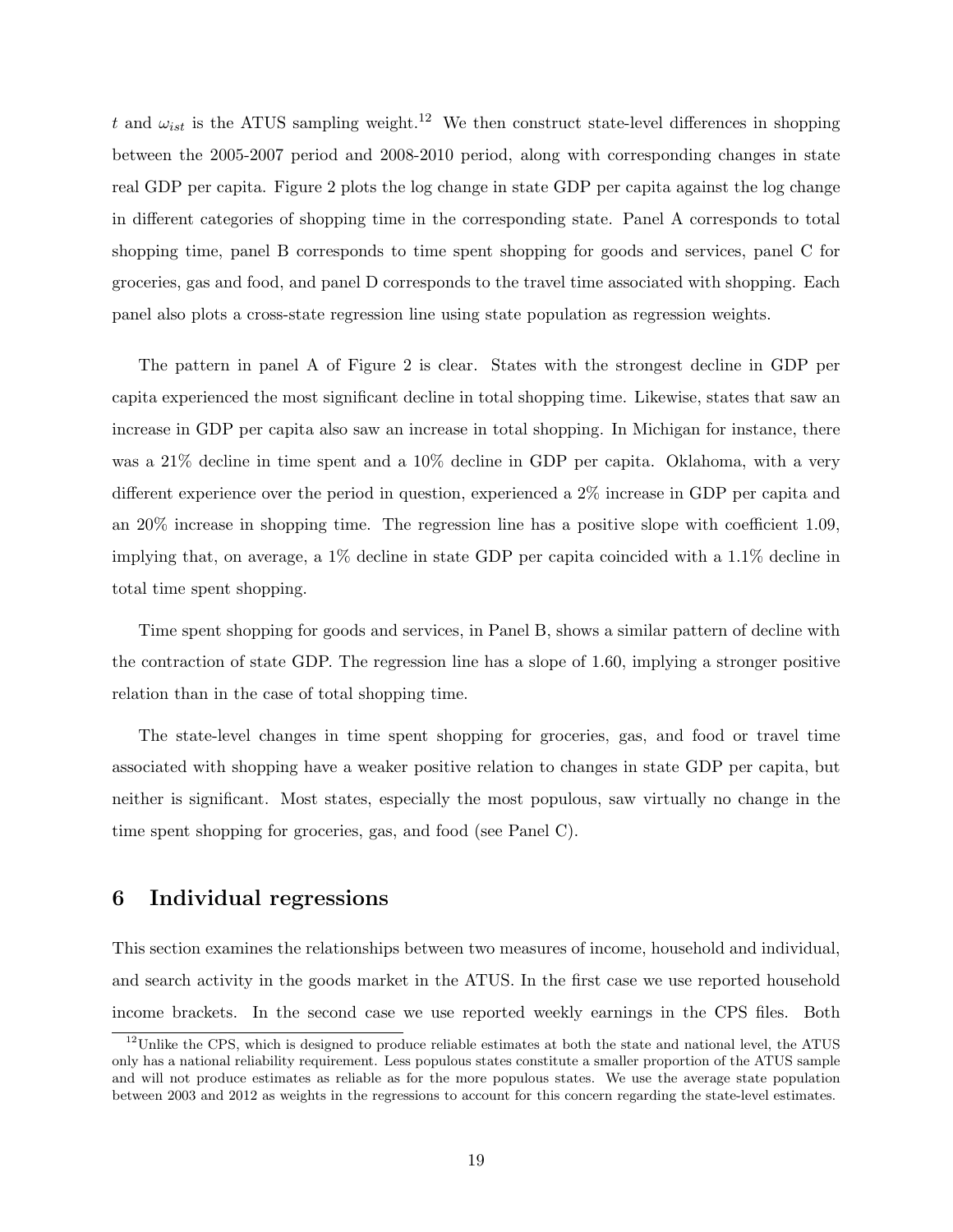

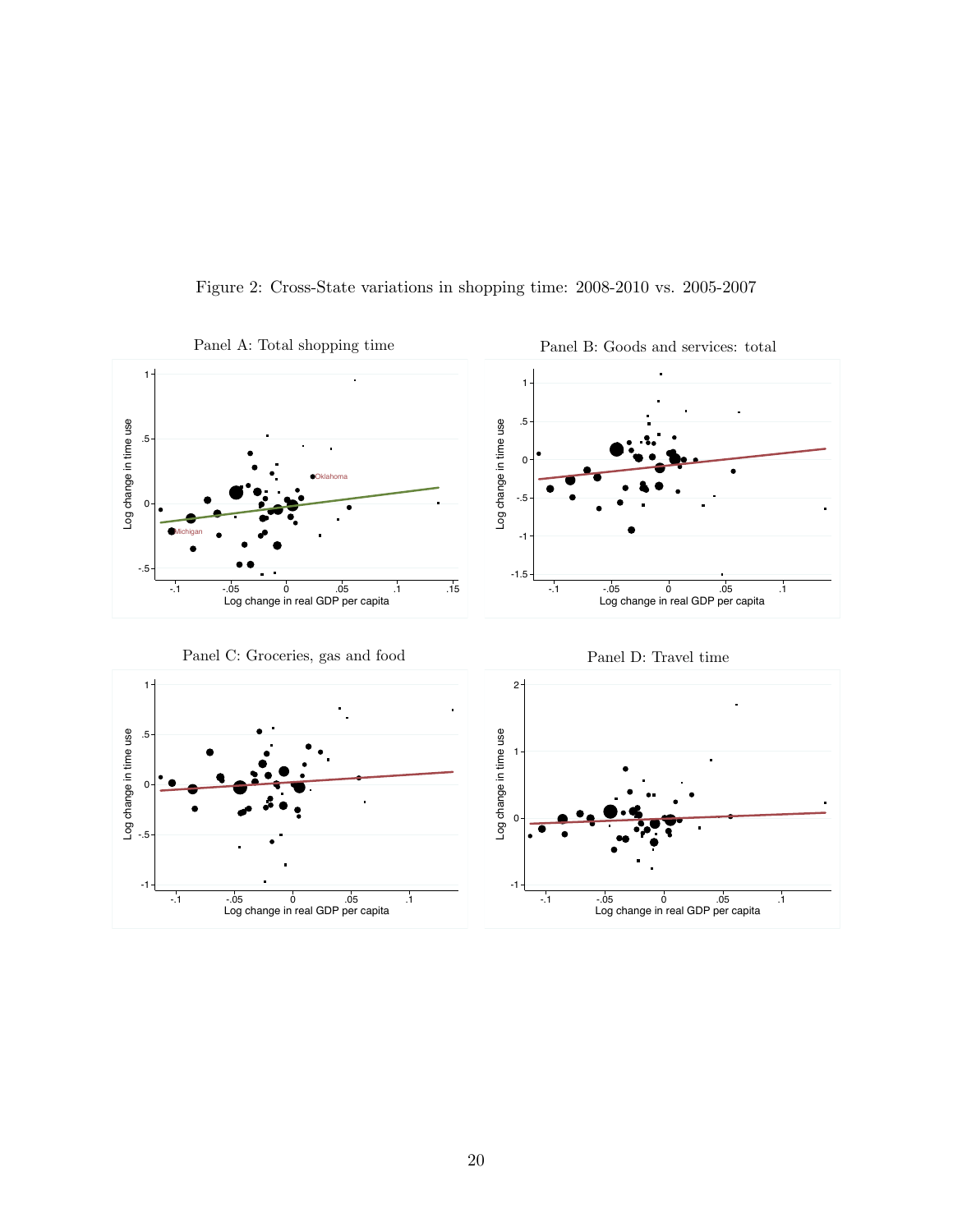approaches uncover a positive relation between income and search effort in the goods market. The results are strongest for shopping for goods and services and time spent traveling associated with shopping. We find no evidence in the time use data that individuals with lower incomes search far and wide.

#### 6.1 Household income

We consider the relation between household income and consumer search in the goods market using six income categories: (1) \$0 to \$24,999; (2) \$25,000 to \$49,999; (3) \$50,000 to \$74,999; (4) \$75,000 to \$99,999; (5) \$100,000 to \$149,999, and; (6) \$150,000 and over, and running the following regression:<sup>13</sup>

$$
\tau_{ist}^j = \alpha^j + \beta^j F_{ist} + D_t + S_i + \delta X_{ist} + \epsilon_{ist},\tag{21}
$$

where  $F_{ist}$  is a vector of family income categorical variables,  $D_t$  is a time dummy,  $S_i$  is a state dummy, and  $X_{ist}$  is a vector of demographic and educational variables.

Table 4 reports the estimated coefficients on income categories 2 to 6. Each coefficient represents the increment in shopping time for an increment in the household income categories relative to the first household income category \$0-\$24,999. For instance, total shopping time for households with an income between \$100,000 and \$150,000 (category 5) is 5 to 7 minutes greater than average shopping time by an individual in a household with income in the \$0 to \$24,999 bracket (category 1). After controlling for various individual characteristics (column I), this is robust to including both time and state (columns II and III), as well as labor force status dummy variables (column IV).

The three broad subcategories show that both time spent shopping for consumer goods and services, as well as the associated travel time, are increasing in household income, and the differences are highly statistically significant. For instance, households in the \$50,000 to \$75,000 income bracket (category 3) spend an extra 1.3 minutes shopping for goods and services and an extra 1.8 minutes waiting. Households in the \$100,000 to \$150,000 income bracket (category 5) spend an extra 3.9 minutes shopping for goods and services and an extra 2.6 minutes waiting. There appears not to be any statistically significant relationship between time spent shopping for groceries, gas, and food and household income.

<sup>&</sup>lt;sup>13</sup>The ATUS provides two family income variables – hufaminc for  $2002-2009$  and hefaminc for  $2010-2012$  – with the distinction that the second variable has been edited to leave no empty responses.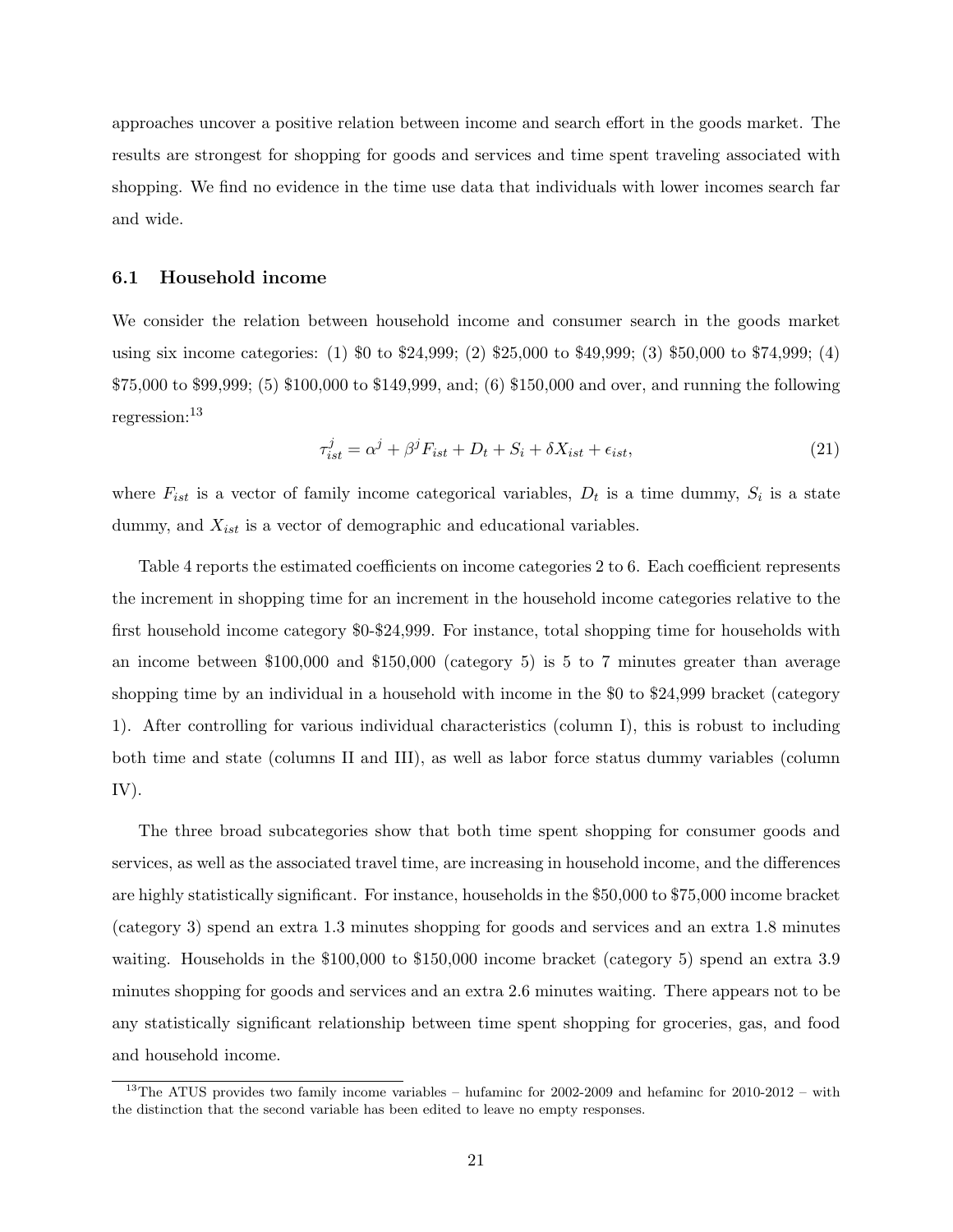| Category                   | HH.<br>Income   | $\bf I$    | $\rm II$   | III        | IV         |
|----------------------------|-----------------|------------|------------|------------|------------|
| Total Shopping Time        | $\overline{2}$  | 1.53       | 1.52       | 1.41       | $3.00$ *** |
|                            | 3               | 1.34       | 1.42       | 1.37       | $3.30***$  |
|                            | $\overline{4}$  | $4.01$ *** | $3.97$ *** | $3.62$ *** | $5.73$ *** |
|                            | $\overline{5}$  | $4.36$ *** | $4.99$ *** | $4.45$ *** | $6.59$ *** |
|                            | $6\phantom{.}6$ | $4.86$ *** | $5.69$ *** | $4.90$ *** | $6.90***$  |
| Consumer Goods and Servies | $\overline{2}$  | $0.86\,$   | 0.84       | 0.82       | $1.52$ *** |
|                            | 3               | 0.41       | 0.43       | 0.47       | $1.32$ **  |
|                            | $\overline{4}$  | $1.85$ *** | $1.79$ *** | $1.76$ **  | $2.69$ *** |
|                            | $\bf 5$         | $2.75$ *** | $3.06$ *** | $2.93$ *** | $3.86$ *** |
|                            | $\,6\,$         | 1.44       | $1.86$ **  | $1.65*$    | $2.52$ *** |
| Groceries, Gas and Food    | $\overline{2}$  | $-0.02$    | 0.00       | $-0.04$    | $0.45*$    |
|                            | 3               | $-0.43$    | $-0.41$    | $-0.45$    | 0.14       |
|                            | $\overline{4}$  | $-0.34$    | $-0.31$    | $-0.45$    | 0.20       |
|                            | $\bf 5$         | $-0.35$    | $-0.30$    | $-0.51$    | $0.15\,$   |
|                            | $\,6\,$         | $-0.32$    | $-0.26$    | $-0.54$    | $0.09\,$   |
| Travel time                | $\overline{2}$  | 0.69       | 0.68       | 0.63       | $1.03**$   |
|                            | 3               | $1.36$ *** | $1.40$ *** | $1.35$ *** | $1.84$ *** |
|                            | $\overline{4}$  | $2.51$ *** | $2.49$ *** | $2.31$ *** | $2.84$ *** |
|                            | $\overline{5}$  | $1.96$ *** | $2.23$ *** | $2.03$ *** | $2.58$ *** |
|                            | $\,6\,$         | $3.73$ *** | $4.09$ *** | $3.79$ *** | $4.29$ *** |
| Demo. controls             |                 | Yes        | Yes        | Yes        | Yes        |
| Time dummy                 |                 | No         | Yes        | Yes        | Yes        |
| State dummy                |                 | No         | No         | Yes        | Yes        |
| LFS dummy                  |                 | $\rm No$   | No         | $\rm No$   | Yes        |

Table 4: Individual level regression of shopping time on household income

There are six income categories: (1) \$0 to \$24,999; (2) \$25,000 to \$49,999; (3) "\$50,000 to \$74,999; (4) \$75,000 to \$99,999; (5) \$100,000 to \$149,999, and; (6) \$150,000 and over. The table reports the estimated coefficients on income categories 2 to 6. The demographic controls are for age, education, gender, marital status, race, and the presence of children. "LFS" stands for the inclusion of a labor force status indicator. We restrict our sample to respondents aged 25-54 and with zero unclassified time for 66,958 observations in total. The asterisks \*, \*\*, and  $^{***}$  denote statistical significance at 10%, 5%, and 1% levels, respectively.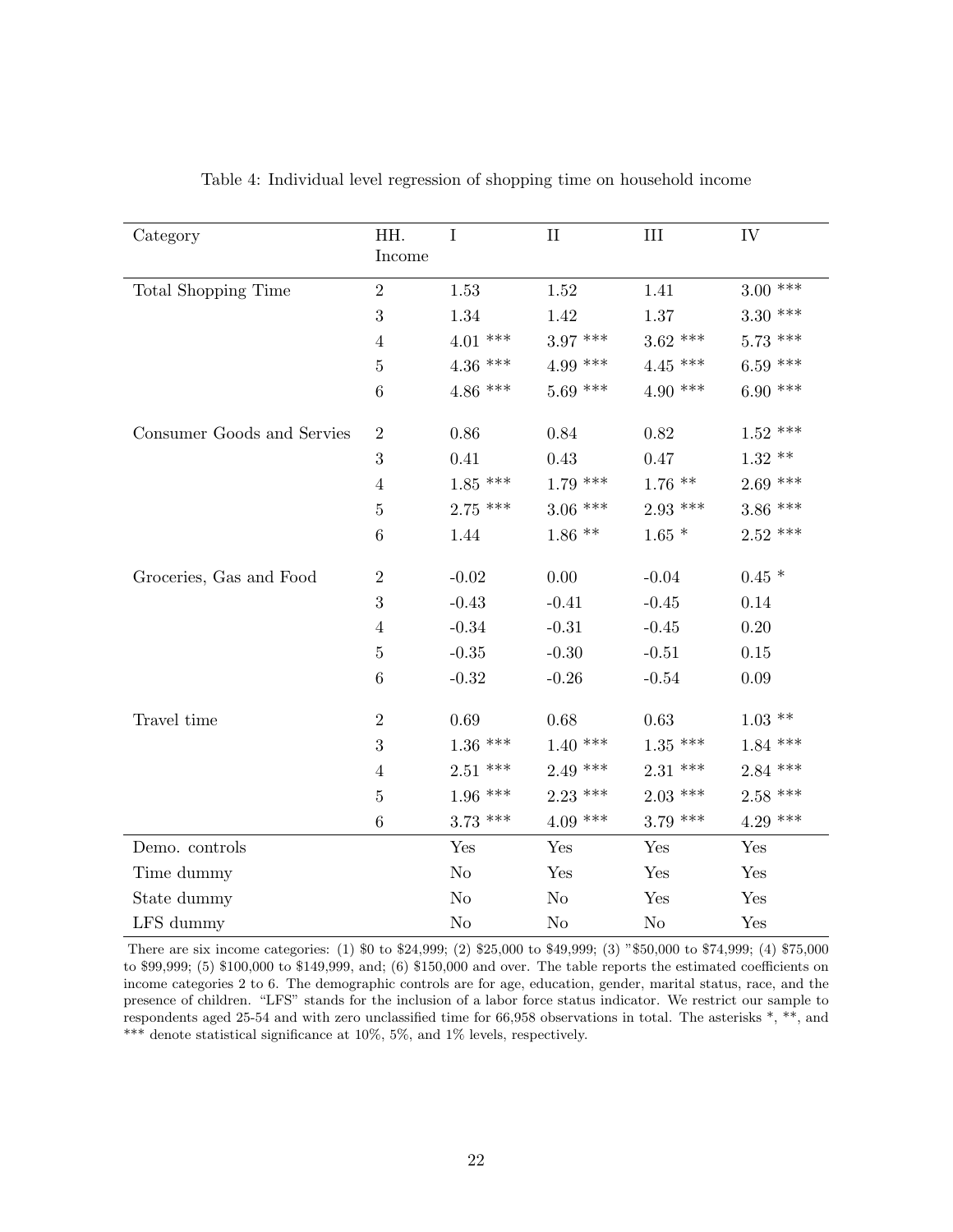| Category                   | T                 | H                 | Ш                 |
|----------------------------|-------------------|-------------------|-------------------|
| Total Shopping Time        | 0.75<br>(0.55)    | 1.34<br>(0.28)    | 0.64<br>(0.61)    |
| Consumer Goods and Servies | 0.40<br>(0.60)    | 0.69<br>(0.37)    | 0.41<br>(0.60)    |
| Groceries, Gas, and Food   | $-1.00$<br>(0.00) | $-0.99$<br>(0.00) | $-1.23$<br>(0.00) |
| Travel time                | 1.35<br>(0.03)    | 1.65<br>(0.01)    | 1.46<br>(0.02)    |
| Demo. controls             | Yes               | Yes               | Yes               |
| Time dummy                 | N <sub>0</sub>    | Yes               | Yes               |
| State dummy                | No                | N <sub>0</sub>    | Yes               |

Table 5: Individual level regression of shopping time on personal income

The regression sample is restricted to respondents who are between the ages 25 and 54, have no unclassified time use and have positive personal income (employed). The table reports the estimate of  $\beta^j$  and its standard errors in parentheses. Personal income is in thousands of dollars. Estimates of  $\beta^j$  are multiplied by 100.

#### 6.2 Individual income

Reported weekly income for employed respondents averages \$37,856 per year. We use this information to estimate the following relation between income and search effort in the data:

$$
\tau_{ist}^j = \alpha^j + \beta^j I_{ist} + D_t + S_i + \delta X_{ist} + \epsilon_{ist},\tag{22}
$$

where j is the time use category,  $I_{ist}$  is annual personal income (in thousands of dollars) for individual i in state s,  $D_t$  is a time dummy,  $S_i$  a dummy for the individual's state, and  $X_{ist}$  is a vector of demographic and educational variables (age, gender, race, education, marital status, and presence of children). The coefficient of interest,  $\beta^j$  is reported in Table 5, with standard errors in parentheses, for total shopping time and the three broad subcategories: consumer goods and services; groceries, gas, and food; and travel time.

The first row of Table 5 reveals that total shopping time is increasing in individual income but that none of the coefficients are statistically significant. The second row indicates that time spent shopping for consumer goods and services is increasing in individual income, yet none of the specifications yield a statistically significant coefficient. Time shopping for groceries, gas, and food, however, declines with income, and the coefficient is highly significant in each of the specifications.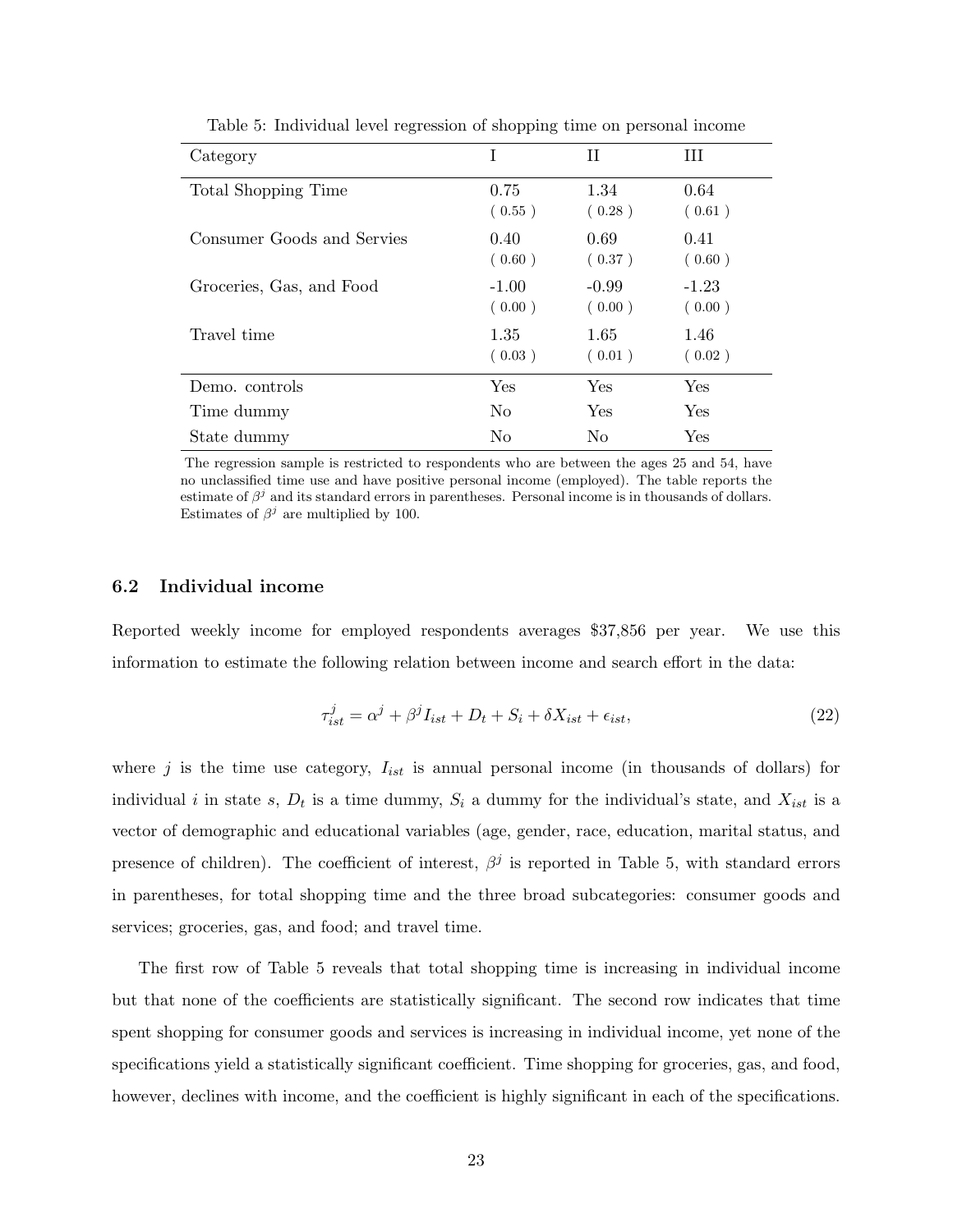| Category                   | I                 | Н                 | Ш                 |
|----------------------------|-------------------|-------------------|-------------------|
| Total Shopping Time        | $-8.17$<br>(0.00) | $-8.17$<br>(0.00) | $-8.18$<br>(0.00) |
| Consumer Goods and Servies | $-3.85$<br>(0.00) | $-3.85$<br>(0.00) | $-3.86$<br>(0.00) |
| Groceries, Gas, and Food   | $-1.24$<br>(0.00) | $-1.24$<br>(0.00) | $-1.24$<br>(0.00) |
| Travel time                | $-3.08$<br>(0.00) | $-3.08$<br>(0.00) | $-3.08$<br>(0.00) |
| Demo. Control              | Yes               | <b>Yes</b>        | <b>Yes</b>        |
| Time Dummy                 | N <sub>0</sub>    | <b>Yes</b>        | Yes               |
| State Dummy                | No                | N <sub>0</sub>    | Yes               |

Table 6: Individual level regression of shopping time on market work time

The table reports the estimate of  $\beta$  and its p-value in parentheses. Market work is in terms of minutes per day. Estimates of  $\beta$  are multiplied by 100 for readability. An estimate of 1 means that the time use is expected to be 0.01 minutes per day if market work is 1 minute higher.

Last, we find that travel time associated with shopping is increasing with individual income, and the coefficient is highly statistically significant in each specification. This suggests that individuals with lower income do not travel further and search wider for goods and services.

#### 6.3 Market work and shopping time

In this section we examine the relation of shopping time to time in market work. We apply the same definition of market work in the ATUS as Aguiar et al.  $(2013)$  and run the following regression:<sup>14</sup>

$$
\tau_{ist}^j = \alpha^j + \beta^j \tau_{ist}^M + D_t + S_i + \delta X_{ist} + \epsilon_{ist},\tag{23}
$$

where  $\tau_{ist}^M$  is the time spent on market work,  $D_t$  and  $S_i$  are the time and state dummies, respectively, and  $X_{ist}$  is a vector of demographic and educational variables (age, gender, race, education, marital status, and the presence of children). Table 6 reports the resulting estimates  $\beta^j$ .

The results indicate that a 1 minute decline in market hours is associated with a 0.04 minute decline in shopping time. The impact of diminished hours of the employed on shopping time is very small.

 $14$ The ATUS time use categories used to measure market hours of work are: 05-01, 05-02, 05-99, 18-05.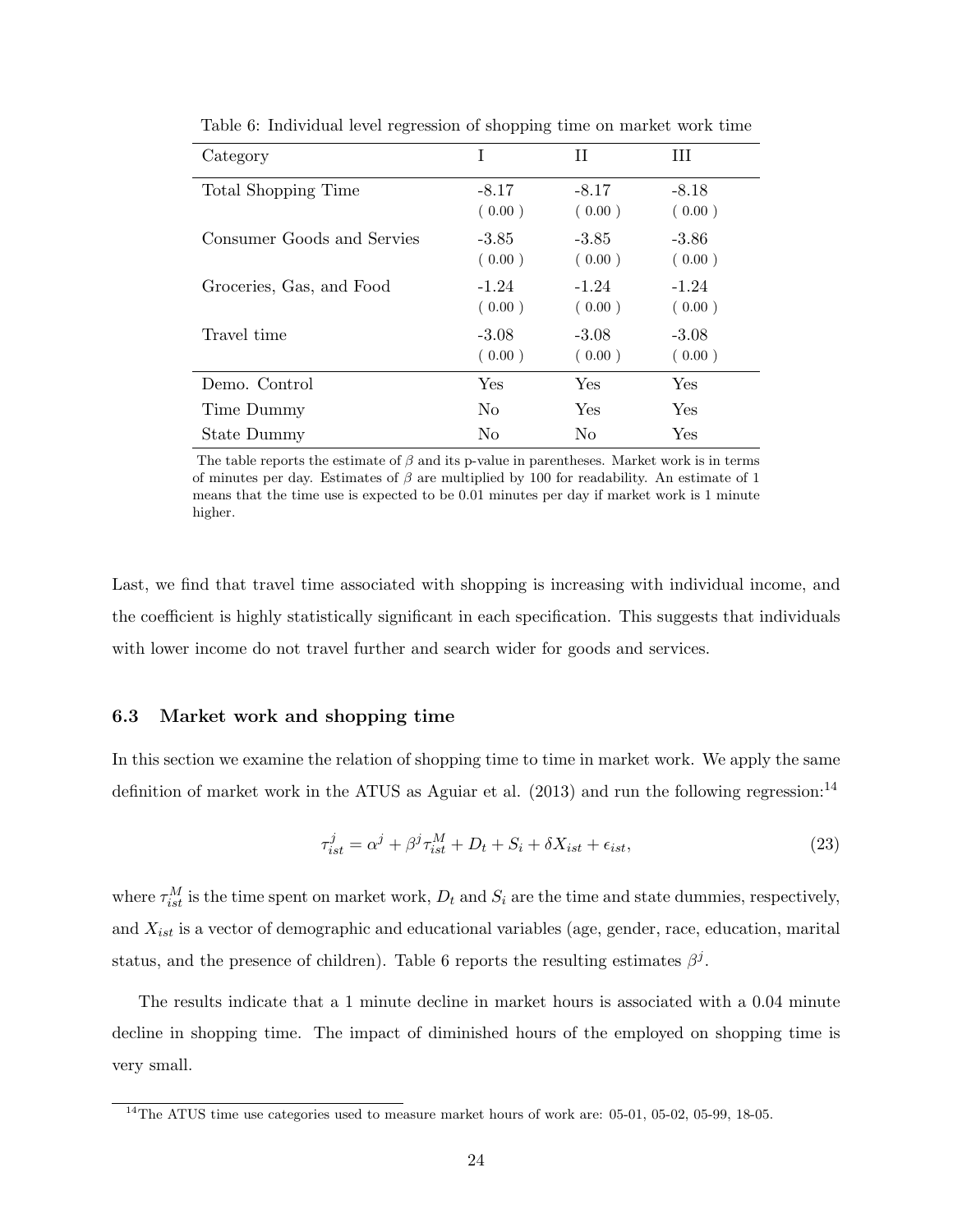#### 7 Conclusion

The recent availability of new data sets measuring the inflows and outflows of goods and services in a household's consumption basket (Broda and Weinstein, 2010) and the presence and investment in customer relationships (Gourio and Rudanko, 2013) has lead to a renewal of theories in which search frictions in the goods market play an important role for macroeconomic outcomes. The cyclical properties of the intensive margins in this market, by consumers and firms, have quickly shown themselves to be important to our deeper understanding of dynamics of consumption, employment, and business cycles in general.

A precursor paper by Hall (2012) had shown that advertisement by firms is very procyclical. In this paper we find, on the other side of the market, that consumers spend a varying amount of time for purchasing goods and products. This shopping time declined significantly with the onset of the Great Recession across all types of individuals, and it is positively correlated with individual and household income. In addition, consumption effort dropped more in states where economic activity decreased relatively more following the financial crisis. We also find that a decline in working time raises shopping time. Nonetheless, employed individuals spent less time shopping during the recession.

Overall, we don't find much evidence in favor of a negative correlation between income and shopping time, particularly comparison shopping possibly motivated by locating better prices. As a matter of fact, whereas total time spent purchasing goods and services is about 20 minutes per day, the component of shopping time devoted to comparing prices and products seems to be extremely low in the data. It is about 4 seconds a day on average, given the large number of respondents declaring zero. Moreover, nonparticipants and the employed spent more time than the unemployed in this activity. This may indicate that most of the effort made by consumers in the goods market is unrelated to uncovering better prices.

The data used in this paper are the best available from a macro perspective. More precise information about consumer shopping efforts should be obtained from microeconomic data such as consumer surveys. This is left for future works.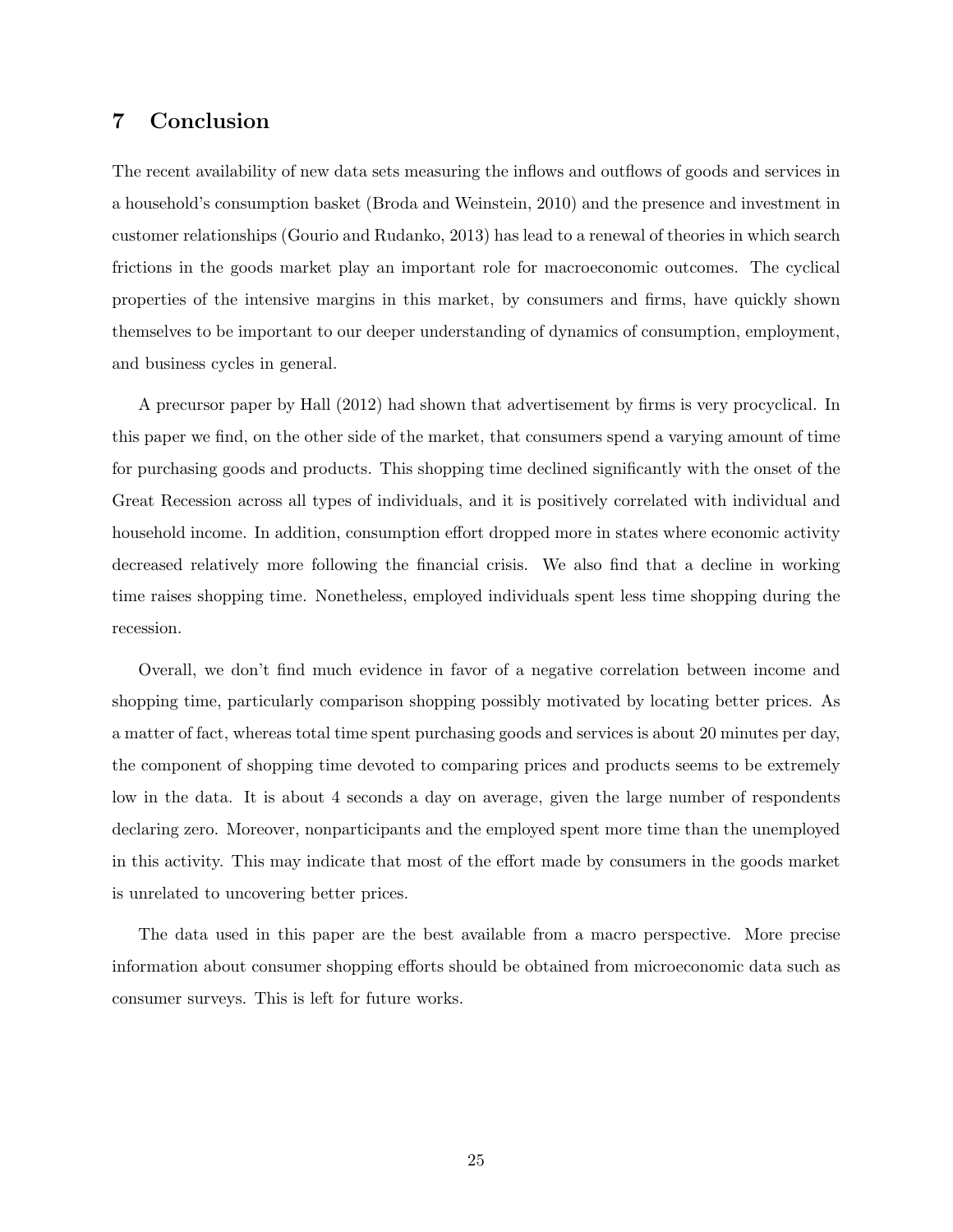#### References

- Aguiar, M, Hurst, E. and Karabarbounis, L. (2013). Time Use During the Great Recession. American Economic Review 103(5), 1664–1696.
- Bai, Y., Rios-Rull, V., and Storesletten, K. (2011). Demand shocks that look like productivity shocks. Mimeo University of Minnesota.
- Broda, C. and Weinstein, D. E. (2010). Product creation and destruction: Evidence and price implications. American Economic Review 100(3), 691–723.
- den Haan, W. (2013). Inventories and the role of goods-market frictions for business cycles. mimeo London School of Economics.
- Diamond, P. A. (1982). Aggregate demand management in search equilibrium. Journal of Political Economy, 90(5):pp. 881–894.
- Gourio, F. and Rudanko, L. (2013). Customer capital. Review of Economic Studies, forthcoming.
- Hall, R. E. (2012). The cyclical response of advertising refutes counter-cyclical profit margins in favor of product-market frictions. NBER Working Papers 18370, National Bureau of Economic Research, Inc.
- Hamermesh, D., Harley, F. and Stewart, J. 2005. Data Watch: The American Time Use Survey. Journal of Economic Perspectives 19 (1), 221–32
- Kaplan, G. and Menzio, G. (2013). Shopping Externalities and Self-Fulfilling Unemployment Fluctuations. NBER Working Papers 18777, National Bureau of Economic Research, Inc.
- Michaillat, P. and Saez, E. (2014). An Economical Business-Cycle Model. NBER Working Papers 19777, National Bureau of Economic Research, Inc.
- Petrosky-Nadeau, N. and Wasmer, E. (2011). Macroeconomic Dynamics in a Model of Goods, Labor and Credit Market Frictions. IZA Discussion Papers 5763, Institute for the Study of Labor (IZA).
- Petrosky-Nadeau, N. and Wasmer, E. (2014). Market Frictions and Fiscal Multipliers. Mimeo, Sciences Po, Paris.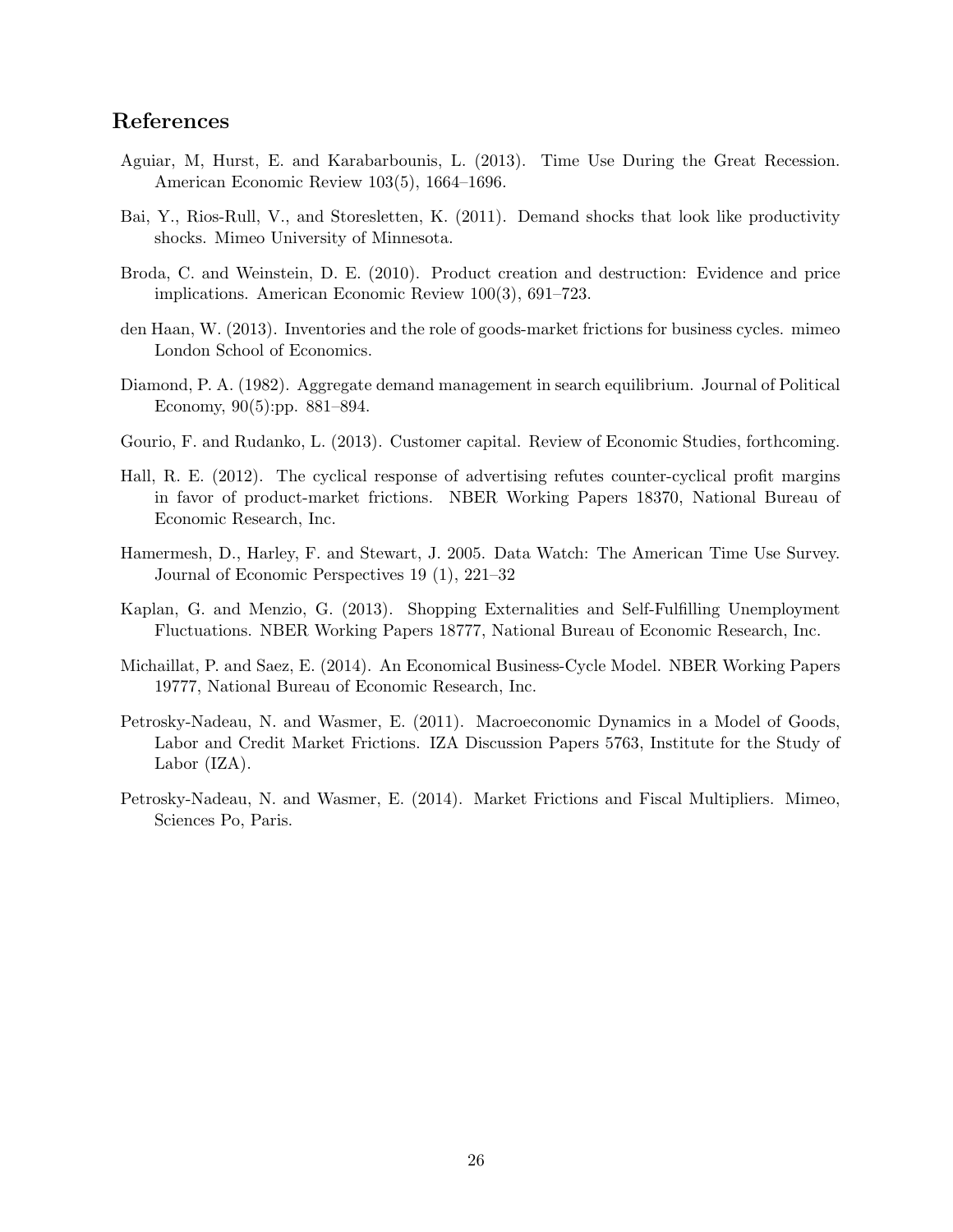# Appendix

#### A Theory

#### A.1 Individual consumption probability: a more general specification

At the individual level, one could assume that the probability of finding a particular good is given by  $\lambda e_c / (\bar{e}_c^{1-a})$ , in which  $a \ge 0$ . When  $a = 0$ , the most frequent assumption explored in the text, only the ratio of individual to aggregate effort matters for the individual finding rate. In contrast, assuming a positive value for a allows for a potential positive externality from consumer search effort. In essence, if my neighbors search for a good, they may transmit some information to me thereby increasing the probability of locating a particular good.

A key insight here is that allowing for a positive a does not change the results on cyclicality. Indeed, the aggregate level of effort does not change the cyclicality of individual search effort. In a symmetric equilibrium, we have  $d(\ln \bar{e}_c)/d \ln \Omega_c = \eta_c - a$ , where  $\eta_c$  is the elasticity of the search cost function with respect to effort, assumed larger than 1. Thus,  $d(\ln \bar{e}_c)/d\ln \Omega_c > 0$  under the sufficient condition that  $a < 1$  even for positive consumption externality  $a > 0$ .

#### A.2 Non-separable utility

One could write the utility function as:

$$
v(x, y) = X(x) + Y(y) + bZ(x, y)
$$
\n(A.1)

where X and Y are increasing concave functions of their input, and Z is a complementary function with  $\partial^2 Z/(\partial y \partial x) > 0$  and  $Z(0, y) = Z(x, 0) = 0$ . This reflects the interaction between x and y. b is a scalar that may be zero in the case of perfect separability, and positive (negative) depending on the degree of complementarity (substitutability) between the two consumption goods. The important property for the main discussion on consumer search effort is the sign of

$$
\Delta v_y = [Y_{yy}(\omega - px) - Y_{yy}(\omega)] + b \frac{\partial^2 Z}{\partial y \partial x}(x, \omega - px)
$$

The first term in brackets is positive due to the concavity of utility in goods y. If the second term is assumed to be positive, e.g., if  $Z(x, y) = xy$ , it is sufficient that the value of b is not too negative, e.g.  $Z(x, y) = xy$ , it suffices that be is larger than the negative of  $Y_{yy}(\omega - px) - Y_{yy}(\omega)$  to preserve a positive sign of  $\Delta v_y$ .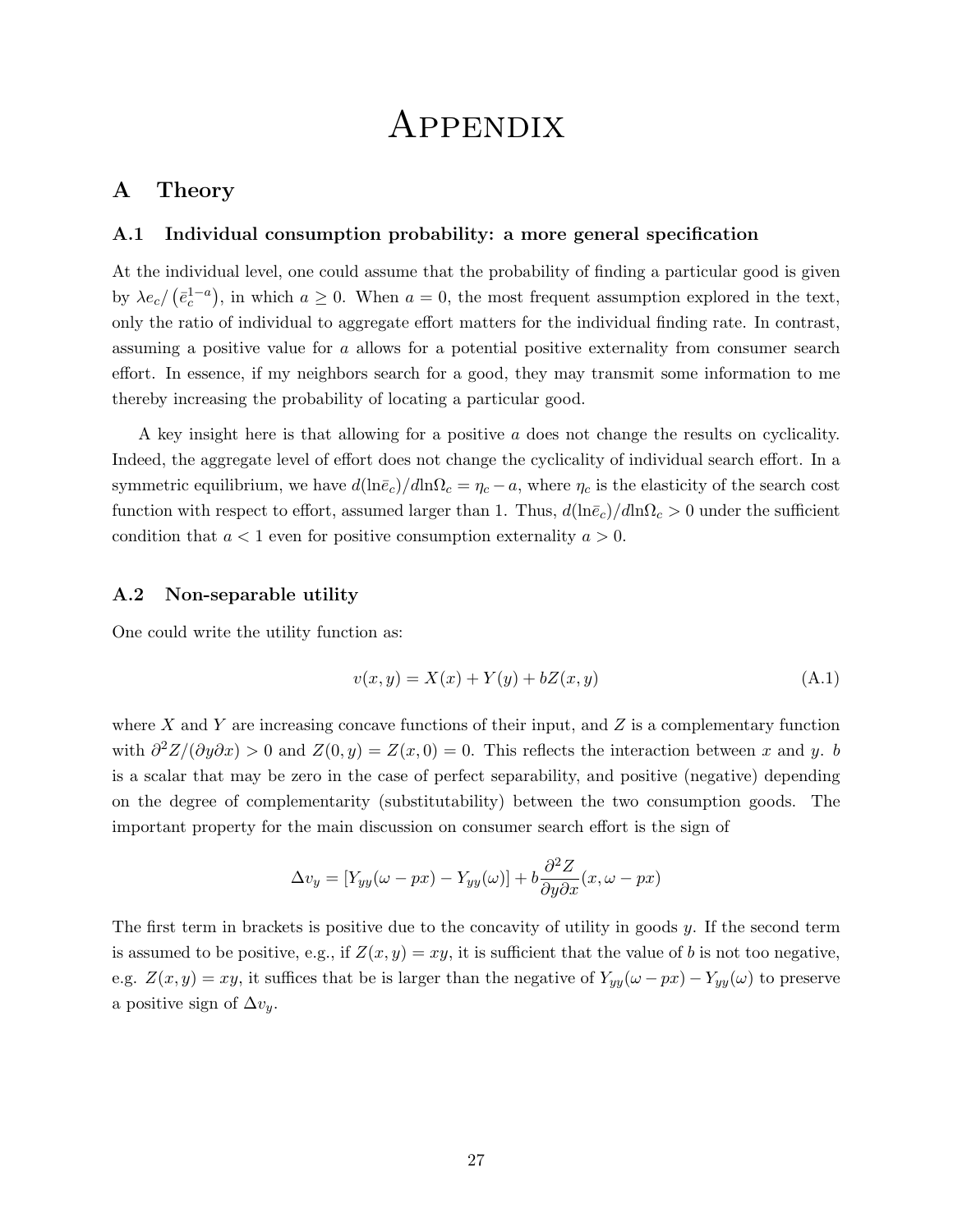#### A.3 Appendix to Section 2.1: price bargaining

We have:

$$
xp = \frac{\Delta v}{v_y(1)} + \kappa(x)
$$

Full differentiation of the price leads to:

$$
xdp = \frac{d(\Delta v)v_y(1) - v_{yy}(1)(d\omega - xdp)\Delta v}{v_y^2(1)}
$$

or, using equation (1),

$$
v_y^2(1)xdp = [\Delta v_y d\omega - xv_y(1)dp] v_y(1) - v_{yy}(1)(d\omega - xdp)\Delta v
$$

Rearranging the terms we have:

$$
xdp [2v_y^2(1) - v_{yy}(1)\Delta v] = [\Delta v_y v_y(1) - v_{yy}(1)\Delta v] d\omega
$$

# A.4 Appendix to Section 2.2: Optimal consumption choice when  $x$  is endogenous

#### Simpler case of  $y$  as a numeraire

Start from equations (8) and (9). Under separability and constant marginal utility for the composite (the case of a numeraire) these equations simplify to:

$$
xp = \kappa(x) + \Delta v \tag{A.2}
$$

$$
\frac{v_x(1) - p}{\Delta v} = \frac{p - \kappa_x}{xp - \kappa(x)}\tag{A.3}
$$

where  $v(1) = X(x) + (\omega - px)$  and  $\Delta v = X(x) - px$ . This implies that  $\Delta v$  is independent of income, and therefore replacing  $xp - \kappa(x)$  in the equation (A.2):

$$
xp = \frac{xX_x(x) + x\kappa_x}{2} = \frac{X(x) + \kappa(x)}{2}
$$

This last equality implies that x is such that the elasticity of the function  $g(x) \equiv X(x) + \kappa(x)$  is 1. It follows that both the price and quantity of  $x$  are independent of income, and so is the surplus.

#### General case under separability of x and  $y$

The full system represented by equations (8) and (9) must be differentiated to obtain the variations of p and x in response to a change in  $\omega$ . Before doing so, one can rewrite the utility function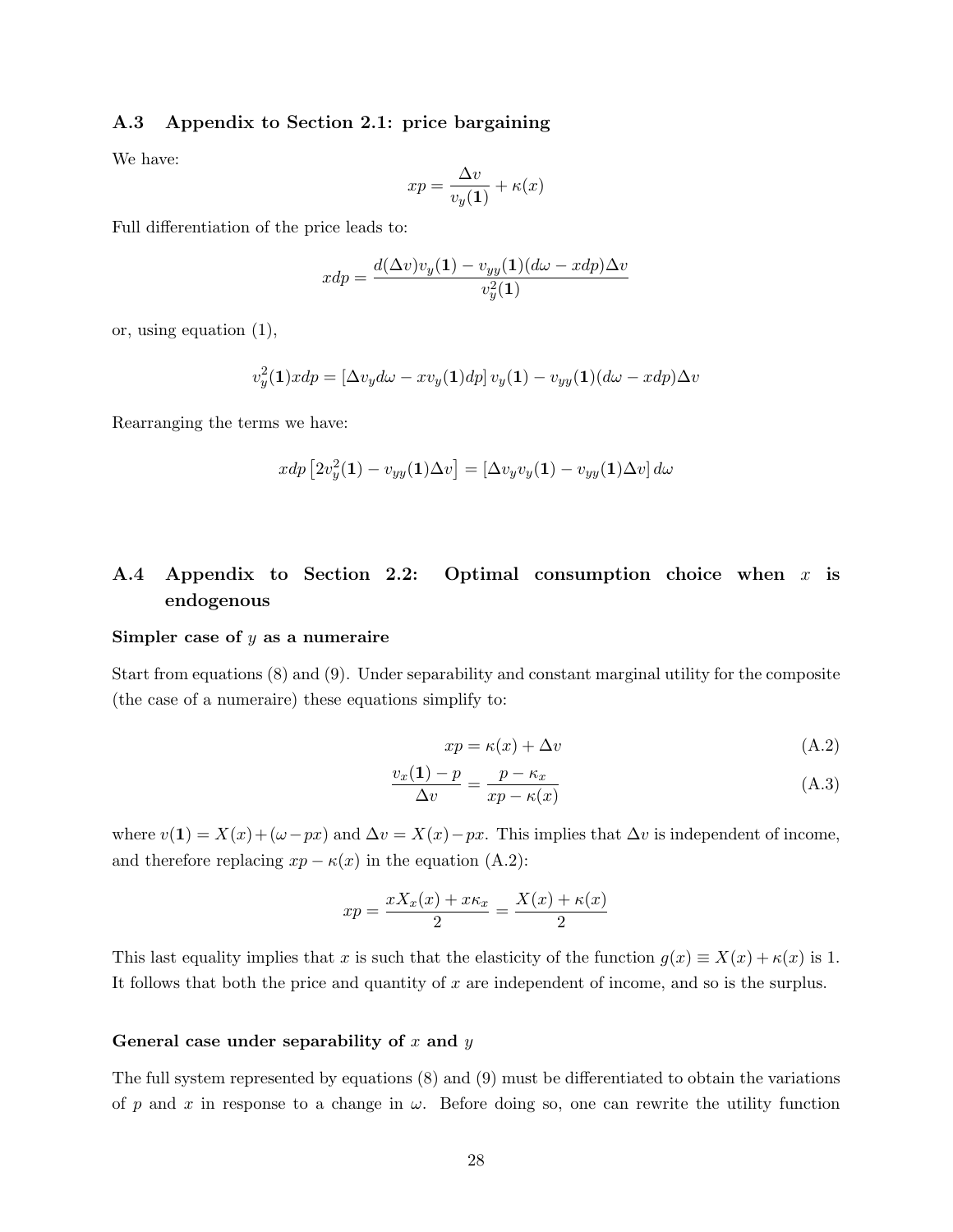$v(x, y) = X(x) + Y(y)$  and manipulate the two equations to obtain:

$$
xp = \kappa(x) + \frac{\Delta v}{Y_y(\omega - px)}
$$
\n(A.4)

$$
X_x(x) = \kappa(x)Y_y(\omega - px)
$$
\n(A.5)

$$
\Delta v = X(x) - Y(\omega - px) + Y(\omega) \tag{A.6}
$$

The second equation can be differentiated to obtain:

$$
Y_y \kappa_{xx} dx + \kappa_x Y_{yy} (d\omega - d(px)) = X_{xx} dx
$$

The functions are evaluated at consumption point 1. That is, Y and its derivatives are evaluated at  $\omega - px$ , and X and  $\kappa$  and their derivatives are evaluated at x. This equation defines a linear relation between dp, dx, and d $\omega$ . The first equation can also be differentiated to provide another linear relation between these variations:

$$
[d(xp) - \kappa_x dx] Y_y + (xp - \kappa(x)) Y_{yy}(d\omega - d(px)) = d\Delta v
$$

where  $d\Delta v$  can be obtained as  $X_x(x)dx + Y_x(\omega - px)d(\omega - px) - Y_y(\omega)d\omega$ . In this general case, both x and p vary with income  $\omega$ .

#### Markup pricing and bargaining over quantity

If one assumes that the quantity x is chosen so as to divide the surplus into equal shares, while the price is equal to the marginal cost of production with a markup to account for ex post monopoly power, a large utility from the search good and small utility from the composite lead to a positive effect of income on the surplus and search effort. Set the price to  $p = \kappa_x(1 + \epsilon)$ , such that the consumer's surplus is  $\Delta v = xp - \kappa(x) = x\kappa_x(1+\epsilon) - \kappa(x)$ . Then, differentiation of this last equation leads to:

$$
\frac{dp}{dx} = \kappa_{xx}(1+\epsilon) = (p/x) (\eta_c - 1) > 0
$$

where  $\eta_c$  is the elasticity of  $\kappa$  with respect to x. Therefore, using equation (11), and replacing  $dp/dw$  with  $(dp/dx) \times (dx/d\omega)$ , and using the second part of the equality above, one has:

$$
\frac{d\Omega_c}{d\omega} = \frac{d\Delta v}{d\omega} = \underbrace{\Delta v_y}_{\text{Change in income:} > 0} - \underbrace{v_y(1)p(\eta_c - 1)}_{\text{Change in price}} \frac{dx}{d\omega} + \underbrace{[v_x(1) - pv_y(1)] \frac{dx}{d\omega}}_{\text{Change in quantity}}
$$
\n
$$
= \Delta v_y + [v_x(1) - v_y(1) p\eta_c] \frac{dx}{d\omega}
$$

Again, large utility from the search good and small utility from the composite lead to a positive effect of income on the surplus.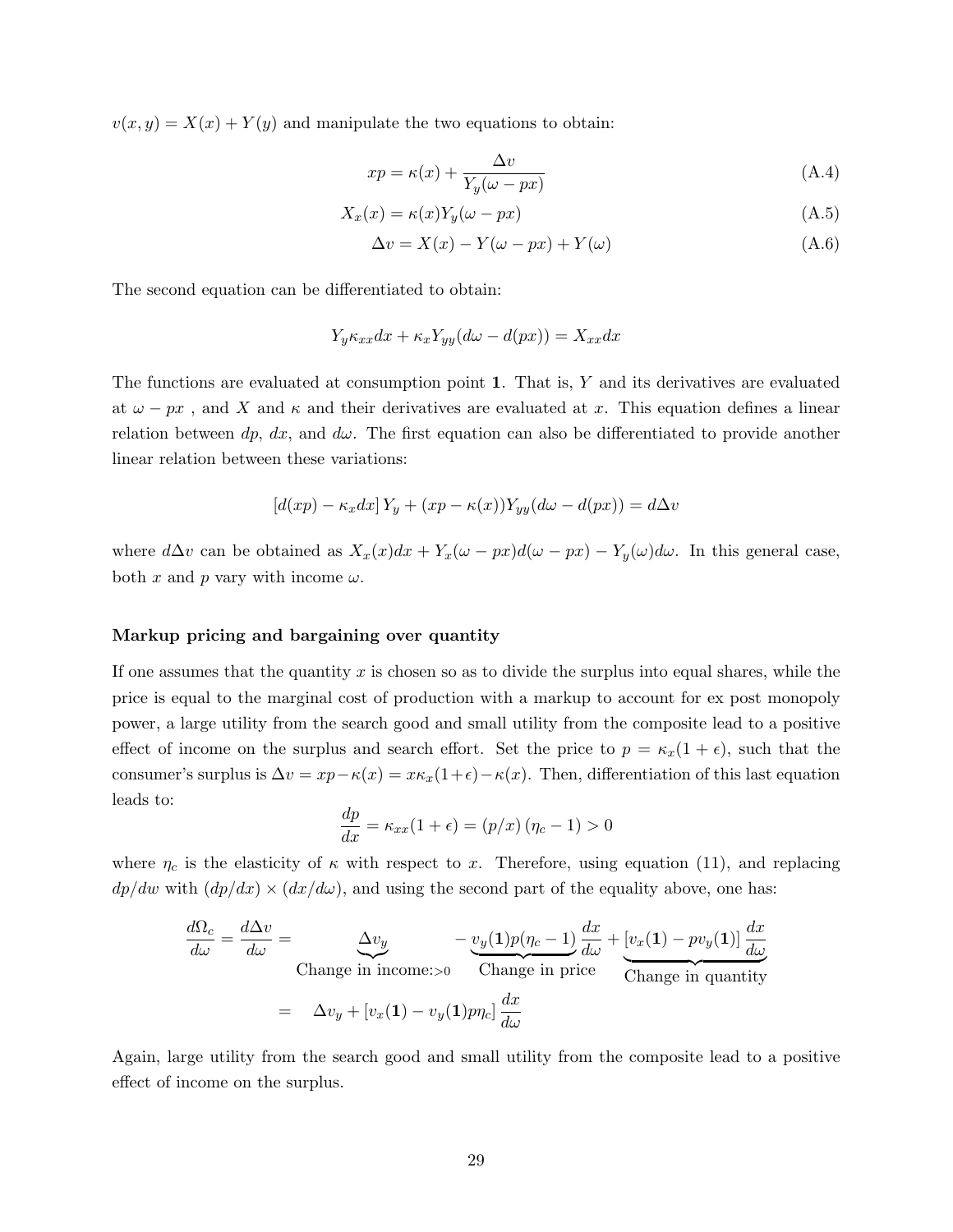#### B Data

#### B.1 Shopping Time in the American Time Use Survey

The ATUS classifies diary activities into 18 major categories, and each category has additional second- and third-tier categories. According to the 2003-2012 multiyear lexicon, each activity has a code in the form of "x-y-z", where "x" denotes the first-tier, "y" , the second tier, and "z", the third tier classification. For example, major categories include personal care activities 01, household activities 02, work and work-related activities 05, education 06, etc. The second- and third-tier categories further break down the major categories. For example, under the major category of work and work- related activities, second-tier categories include working 05-01, working-related activities 05-02, other income-generating activities 05-03, job searching and interviewing 05-04, etc. And under the second-tier category of working, the third-tier categories are main job work 05-01-01, other job(s) work 05-01-02, security procedures related to work 05-01-03, etc.

We group the time spent shopping for market goods and services as follows:

Total time shopping for market goods and services:

- 1. Consumer Goods and Services shopping other than Groceries Gas and Food:
	- (a) Shopping for consumer goods: 07-01-04, 07-01-05,07-01-99, 07-99.
	- (b) Researching goods and services: 07-02.
	- (c) Waiting associated with shopping for goods and services: Professional and Personal Care Services: 08-01-02, 08-02-03, 08-03-02, 08-04-03, 08-05-02, 08-06-02, 08-07-02; Household Services not done by self: 09-01-04, 09-02-02, 09-03-02, 09-04-02, 09-05-02; Arts and entertainment: 12-05-04.
- 2. Purchasing Groceries, Gas, and Food (GG&F):
	- (a) Groceries: 07-01-01.
	- (b) Gas: 07-01-02.
	- (c) Food: 07-01-03.
- 3. Travel Time associated with shopping for goods and services: 18-07, 18-08, 18-09, 18-12-04.

#### B.2 Labor force status in the ATUS

The ATUS sample is a subset of the CPS sample. We verify how the estimates of labor force status – employed, unemployed, and nonparticipant – line up with the population estimates provided by the BLS based on the CPS. The five possible labor force statuses in the ATUS are: (1) employed – at work; (2) employed – absent; (3) unemployed – on layoff; (4) unemployed – looking, and; (5)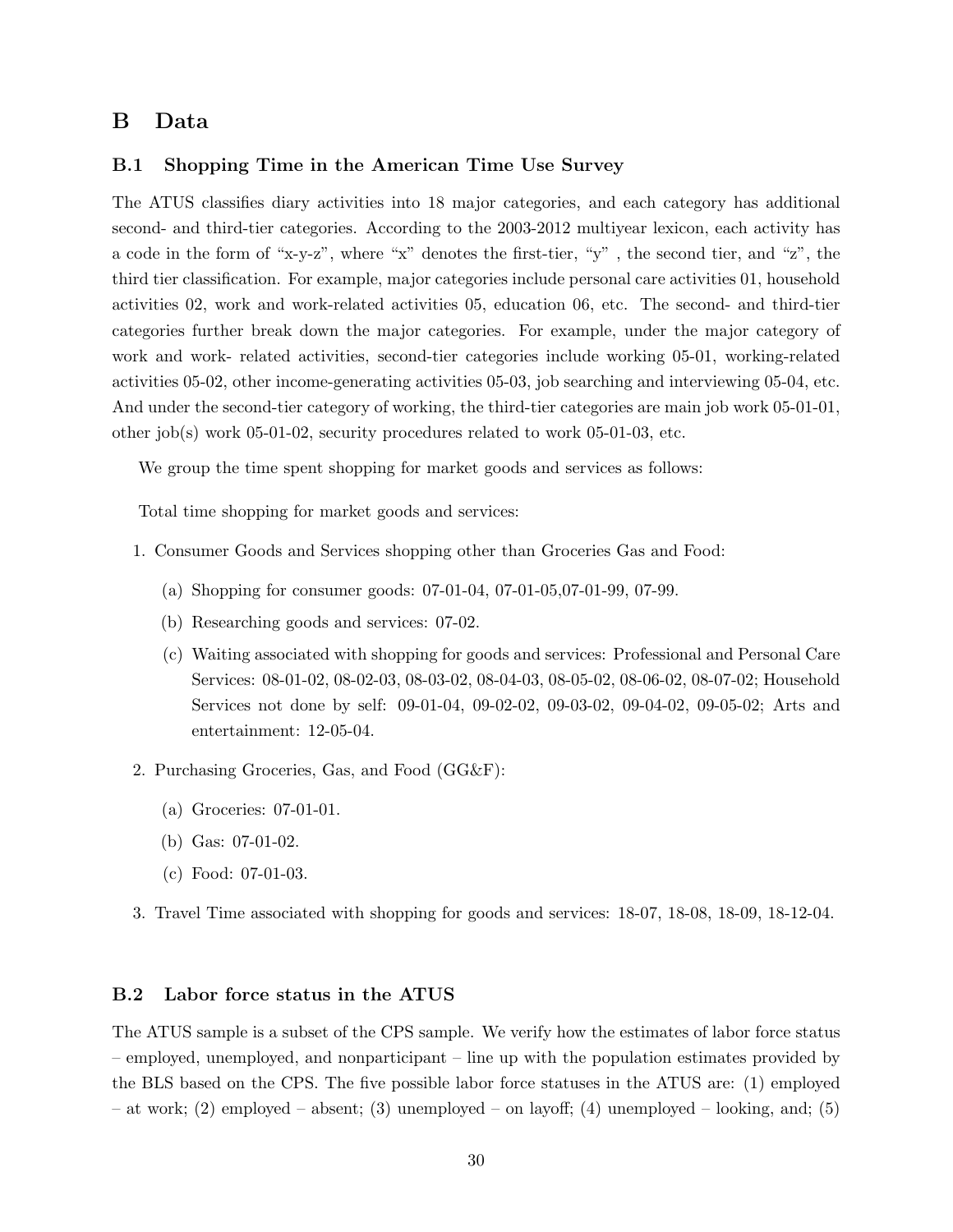not in the labor force. Let  $D_i$  be the dummy variable for labor status, which equals one when the correspondent is in a given labor status and zero otherwise. The formula for calculating the percentage of the population being in one labor status is given by:

$$
P = \frac{\sum_{i} I_i w t_i}{\sum_{i} w t_i}
$$
\n(A.7)

where  $wt_i$  is the final weight assigned by ATUS. The formula can also be applied to a subsample of the same interview year and age group.

We compare the implied labor participation rate and unemployment rate from ATUS to those provided by the BLS. The ATUS labor participation rate is defined as the sum of employed and unemployed as percentages of population, and the unemployment rate is defined as the ratio of unemployed to the sum of employed and unemployed. The CPS participation rate is the ratio of the civilian labor force to the civilian non-institutional population, and the unemployment rate is the ratio of the unemployment level to the civilian labor force. Annual participation and unemployment rates from both ATUS and BLS are plotted in Figure B.2. The ATUS participation rate for the age group 16 and over is 5.6% higher than the CPS rate, on average. A closer look and different age groups reveals that the difference is 15.2% for the 16 to 24 age category, 3.3% for ages 25 to 54, and 3.7% for ages 55 and over. The ATUS unemployment rate for ages 16 and over is 1.1% higher than the CPS rate, on average. Again, the difference is largest for the 16 to 24 group, 5.5%, while it negligible for those between 25 and 54, -0.1%, and for those over 25 is 0.4%.